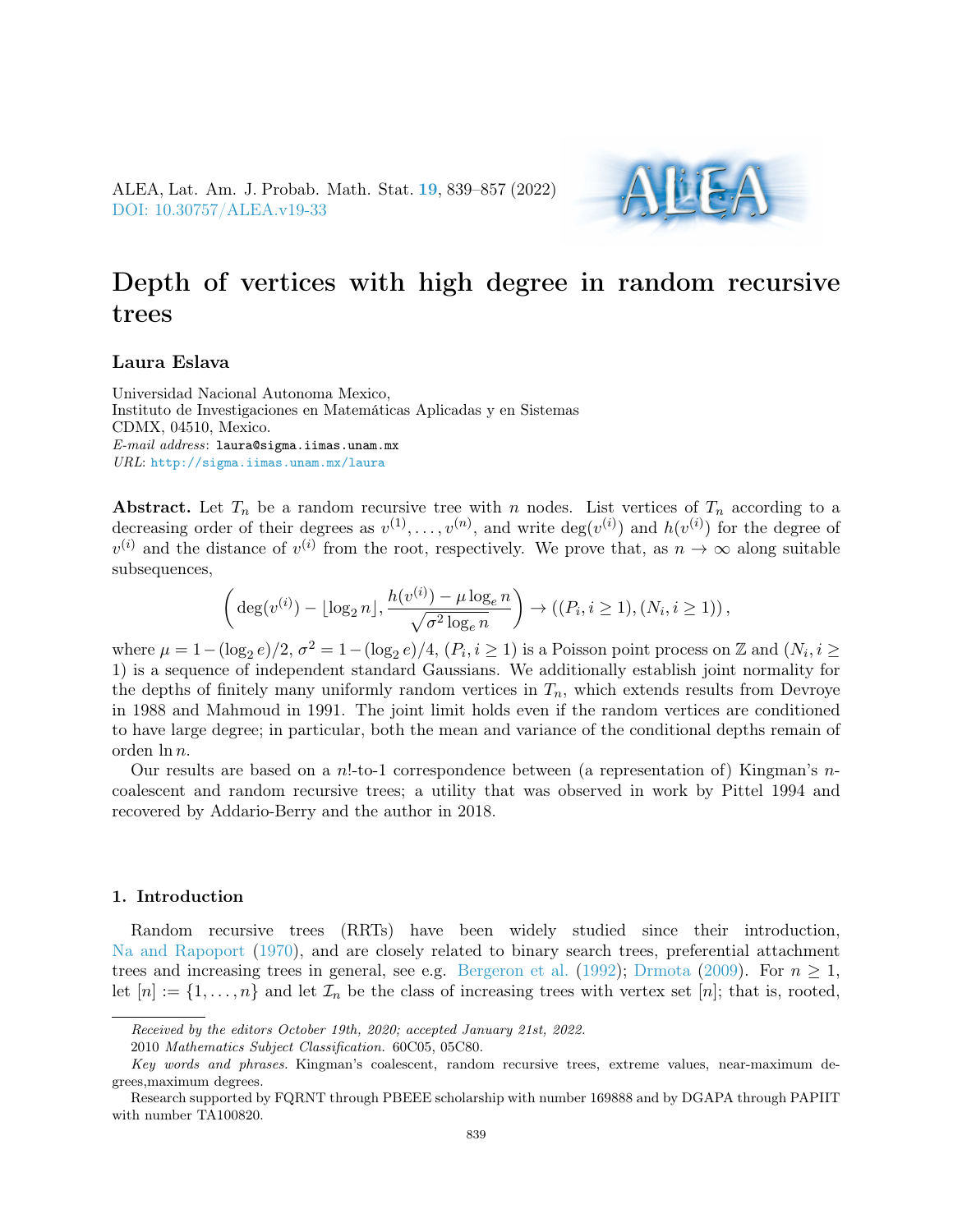labelled trees where labels are increasing along paths starting at the root. A random recursive tree on *n* vertices is uniformly distributed on  $\mathcal{I}_n$  and may be regarded as a degenerate case of linear preferential attachment trees. We will be concerned with the interplay between degree and depth of vertices in RRTs and will contrast our results with known results on linear preferential attachment trees [Bhamidi](#page-17-1) [\(2007\)](#page-17-1); [Móri](#page-18-2) [\(2005\)](#page-18-2).

For  $\alpha \in [0,\infty)$ , the linear preferential attachment process  $(T_{\alpha,n}; n \geq 1)$  is defined as follows. Let  $T_{\alpha,1}$  be a single vertex labeled 1. For  $n \in \mathbb{Z}_+$  let  $T_{\alpha,n+1}$  be the tree obtained from  $T_{\alpha,n}$  by adding an edge from a new vertex labelled  $n + 1$  to vertex  $v_n \in [n]$ ; where, conditional on  $T_{\alpha,n}$ ,  $\mathbb{P}(v_n = v)$ is proportional to  $\alpha \deg_{T_{\alpha,n}}(v) + 1$ . Let

<span id="page-1-0"></span>
$$
\Delta_{\alpha,n} := \max_{v \in [n]} \deg_{T_{\alpha,n}}(v),\tag{1.1}
$$

$$
\mathcal{M}_{\alpha,n} := \{ v \in [n] : \deg_{T_{\alpha,n}} = \Delta_{\alpha,n} \}. \tag{1.2}
$$

Random recursive trees correspond to  $\alpha = 0$  and so the choice of each  $v_n$  is independent from the past and uniformly random on  $[n-1]$ . In what follows, we omit the index  $\alpha$  from the notation of RRTs.

The maximum degree of a RRT satisfies  $\Delta_n/\log n \to 1$  a.s. as  $n \to \infty$  [Devroye and Lu](#page-18-3) [\(1995\)](#page-18-3) and the limiting law of  $\Delta_n - \lfloor \log n \rfloor$  has, up to lattice effects, a (discrete) Gumbel distribution. This was first shown using singularity analysis of generating functions in [Goh and Schmutz](#page-18-4) [\(2002\)](#page-18-4). [Addario-Berry and Eslava](#page-17-2) [\(2018\)](#page-17-2) provides a probabilistic proof, while [Eslava](#page-18-5) [\(2021\)](#page-18-5) uses the Chen-Stein method to improve the tail bounds on the limiting distribution. For  $\alpha > 0$ , it has been proven that  $\Delta_{\alpha,n}/n^{1/(2+1/\alpha)}$ , converges a.s. and in  $L_p$  to a positive, finite random variable with absolutely continuous distribution, [Móri](#page-18-2) [\(2005\)](#page-18-2). Furthermore, almost surely there is a unique vertex attaining the maximum degree and its label  $v^*$  is finite; that is,  $\mathcal{M}_{\alpha,n} = \{v^*\}\$  and  $v^* = O_p(1)$  a.s. [Bhamidi](#page-17-1) [\(2007\)](#page-17-1). Recently, the case of maximal degree vertices in a wider class of growing networks is analysed in [Banerjee and Bhamidi](#page-17-3) [\(2021\)](#page-17-3).

In this work we are concerned with the depths of vertices with extremal degree values. We say that v is a high-degree vertex if  $\deg_{T_n}(v) \geq c \ln n$  for some  $c > 0$  and that v is a near-maximum degree vertex if  $|\deg_{T_n}(v) - \log n| < o(\ln n)$ . Addario-Berry and the author describe the number of high-degree vertices in  $T_n$  via the sequence  $(\deg_{T_n}(v^{(i)}) - \lfloor \log n \rfloor, v^{(i)} \in [n])$ , where  $(v^{(i)})_{i \in [n]}$  are listed in decreasing order of their degrees; see [Addario-Berry and Eslava](#page-17-2) [\(2018,](#page-17-2) Theorem 1.2). They show that, along suitable subsequences, this sequence converges in distribution to a Poisson point process  $\mathcal N$  in  $\mathbb Z \cup \{\infty\}$  with  $\mathbb E[|\mathcal N \cap [j,\infty]|] = \Theta(2^{-j})$  for all  $j \in \mathbb Z$ .

The main result of this paper extends such convergence to consider not only the degrees of the vertices but also their depths; see Theorem [1.2.](#page-3-0) A remarkable consequence of Theorem [1.2,](#page-3-0) in contrast to the behaviour of preferential attachement trees, is that for RRTs there is a random number of maximum-degree vertices and their labels are increasing with n; see Corollary [1.3.](#page-3-1) On the other hand, Theorem [1.2](#page-3-0) is essentially based on Theorem [1.1](#page-2-0) which states that the depths of any finite collection of uniformly chosen vertices, conditional on exceeding any given degree, are asymptotically normal and independent; this extends the known limiting distribution of the depth of a uniformly chosen vertex in  $T_n$  [Devroye](#page-18-6) [\(1988\)](#page-18-6); [Mahmoud](#page-18-7) [\(1991\)](#page-18-7). In particular, the distributional convergence holds when conditioning the vertices on being high-degree or near-maximum-degree vertices.

The central technique of this paper is the link between RRTs and a representation of Kingman's coalescent developed in [Addario-Berry](#page-17-4) [\(2015\)](#page-17-4); [Addario-Berry and Eslava](#page-17-2) [\(2018\)](#page-17-2); [Eslava](#page-18-5) [\(2021\)](#page-18-5) and it is based on the fact that bijections preserve the uniform measure on finite probability spaces. In this case, there is an  $n!$ -to-1 mapping between the space on n-coalescents (described as n-chains in Section [2.1\)](#page-5-0) and increasing trees on n vertices. For a general description of Kingman's coalescent, see [Berestycki](#page-17-5) [\(2009,](#page-17-5) Chapter 2) and for a comparison between distinct representations of Kingman's coalescent, see [Eslava](#page-18-5) [\(2021\)](#page-18-5).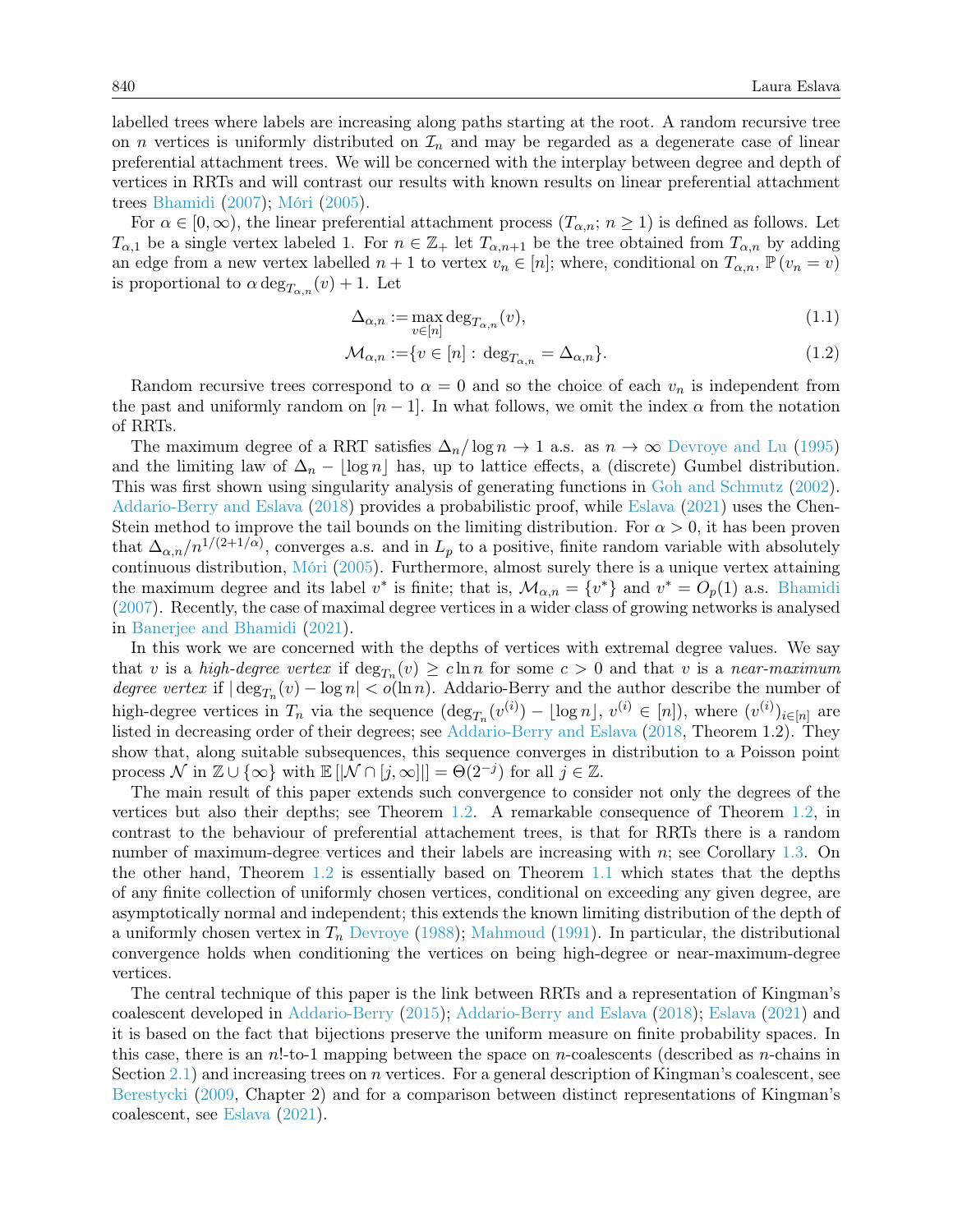In contrast to standard constructions, our representation of Kingman's coalescent is based on the data structure known as union-find trees. In fact, the (standard) binary tree representation of Kingman's coalescent had been previously used to study union-find trees, [Devroye](#page-18-6) [\(1988\)](#page-18-6), and the connection between the results therein and the height of RRTs is mentioned in [Pittel](#page-18-8) [\(1994\)](#page-18-8). Although the connection between Kingman's coalescent and random recursive trees had been observed, prior to the works in [Addario-Berry and Eslava](#page-17-2) [\(2018\)](#page-17-2); [Eslava](#page-18-5) [\(2021\)](#page-18-5), its utility in studying vertex degrees seems to have gone unremarked.

We underline two aspects of the correspondence between Kingman's coalescent and RRTs. First, it allows us to shift the perspective of vertices arriving at distinct times (and their depths and degrees being dependent on such arrival times) to a perspective where all vertices are exchangeable. Second, informally described, we may associate a random number of coin flips to each vertex in the coalescent, then its degree corresponds to the length of the first streak of heads while its depth corresponds to the total number of tails (see Section [2.1](#page-5-0) for more details). The crux of the analysis for our results then relies on controlling the correlations that arise in considering several vertices at once.

**Notation.** We denote natural logarithms and logarithms with base 2 with  $\ln(\cdot)$  and  $\log(\cdot)$ , respectively. We let  $\mathbb{Z}_+ := \{1, 2, \ldots\}$  denote the natural number and use  $\mathbb{Z}_{\geq 0} := \{0, 1, \ldots\}$  to include zero. The cumulative distribution function of the standard Gaussian distribution is denoted  $\Phi$ ; when there is no ambiguity, we also use  $\Phi$  for the measure of the distribution. We write  $\mathcal{B}_{\mathbb{R}}$  for the Borel sets of R. For  $x \in \mathbb{R}$  and  $k \in \mathbb{Z}_+$  let  $(x)_k = x(x-1)\cdots(x-k+1)$  and write  $(x)_0 = 1$ .

We consider labeled rooted trees  $T = (V, E)$  where edges are naturally directed towards the root which is denoted  $r(T)$ . That is, we write  $e = uv$  for an edge with tail u and head v. For a vertex  $v \in V(T)$ , we write  $\deg_T(v)$  for the number of edges directed towards v in T and let  $h_T(v)$  denote the distance between v and  $r(T)$ ; we call  $\deg_T(v)$  and  $h_T(v)$  the degree and depth of v respectively. Finally, a forest F is a set of trees whose vertex sets are pairwise disjoint. Denote by  $V(F)$  and  $E(F)$ , respectively, the union of the vertex and edge sets of the trees contained in F and for a vertex  $v \in V(F)$ , we let  $\deg_F(v)$  and  $h_F(v)$  be the degree and depth of v in the tree in F that contains v.

1.1. *Statement of results*. Our first result establishes the asymptotic independence of the depth of k distinct vertices uniformly chosen at random. The distribution of their depths is asymptotically normal and independent, even after conditioning on arbitrary lower bounds for the vertices' degrees.

<span id="page-2-0"></span>**Theorem 1.1.** Let  $k \in \mathbb{Z}_+$ . Let  $(N_i)_{i \in [k]}$  be i.i.d. standard Gaussian variables and let  $(v_i)_{i \in [k]}$ be k distinct vertices in  $T_n$  chosen uniformly at random. For every  $(a_1, \ldots, a_k) \in [0, 2)^k$  and  $(b_1, \ldots, b_k) \in \mathbb{Z}^k$ , the conditional law of

$$
\left(\frac{h_{T_n}(v_i) - (1 - a_i/2) \ln n}{\sqrt{(1 - a_i/4) \ln n}}, i \in [k]\right)_i
$$

given that  $\deg_{T_n}(v_i) \geq \lfloor a_i \ln n \rfloor + b_i$  for all  $i \in [k]$ , converges to the law of  $(N_i)_{i \in [k]}$ .

The case of Theorem [1.1](#page-2-0) with  $k = 1$  and  $a_1 = b_1 = 0$  is implicitly established in [Devroye](#page-18-6) [\(1988\)](#page-18-6); [Mahmoud](#page-18-7) [\(1991\)](#page-18-7) where,  $h_{T_n}(n)$ , the insertion depth in a RRT is studied.

For the next results, we assume that  $(n_\ell)_{\ell>1}$  satisfies  $\log n_\ell - \lfloor \log n_\ell \rfloor \to \varepsilon$  as  $\ell \to \infty$ , for some  $\varepsilon \in [0,1]$ . This condition is necessary due to a lattice effect caused by the fact that  $(\deg_{T_n}(v))_{v \in [n]}$ are integer valued. Let P be a Poisson point process on R with intensity  $\lambda(x) = 2^{-x} \ln 2$ . Since  $\mathcal{P} \cap [0,\infty) \stackrel{\mathcal{L}}{=} \text{Poi}(1)$  there exists a well defined ordering  $\mathcal{P} = \{P_1, P_2, \ldots\}$  such that

<span id="page-2-1"></span>
$$
|\mathcal{P} \cap [P_i, \infty)| = |\mathcal{P} \cap (P_i, \infty)| + 1 = i.
$$
\n(1.3)

For  $n \geq 1$ , list vertices of  $T_n$  in decreasing order of degree as  $v^{(1)}, \ldots, v^{(n)}$  (breaking ties uniformly at random).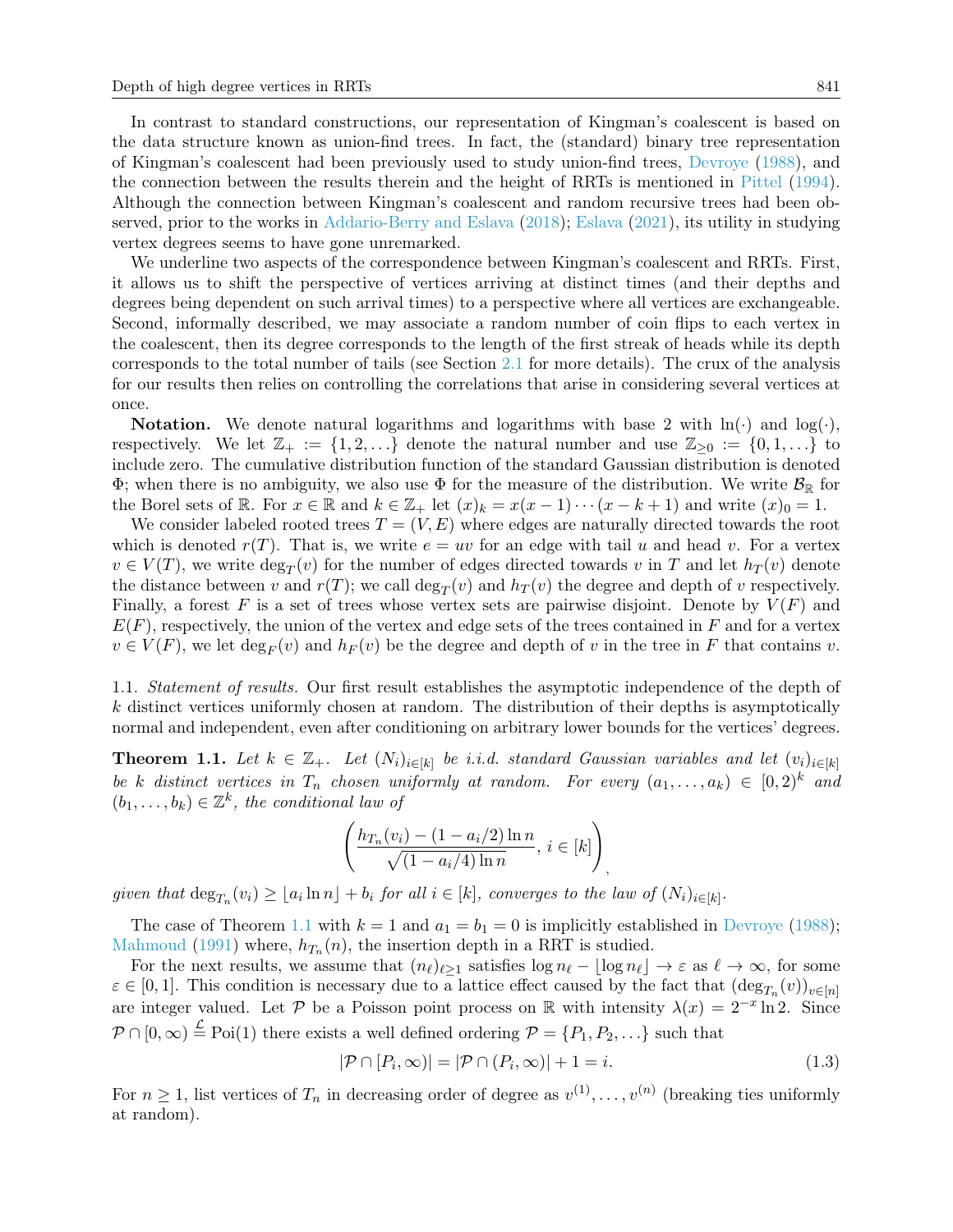<span id="page-3-0"></span>**Theorem 1.2.** Let  $(N_i)_{i>1}$  be i.i.d. standard Gaussian variables, independent of P as defined above. For  $\varepsilon \in [0,1]$  and any increasing sequence of integers  $(n_\ell)_{\ell>1}$  for which  $\log n_\ell - \lfloor \log n_\ell \rfloor \to \varepsilon$  as  $\ell \to \infty$ , then the sequence

$$
\left( \left( \deg_{T_{n_{\ell}}}(v^{(i)}) - \lfloor \log n_{\ell} \rfloor, \frac{h_{T_{n_{\ell}}}(v^{(i)}) - (1 - (\log e)/2) \ln n_{\ell}}{\sqrt{(1 - (\log e)/4) \ln n_{\ell}}} \right), i \in [n] \right)
$$

converges in law to  $((|P_i + \varepsilon|, N_i), i \geq 1)).$ 

For the next corollary of Theorem [1.2,](#page-3-0) recall the definition of  $\mathcal{M}_{n_\ell}$  in [\(1.2\)](#page-1-0). For  $\varepsilon > 0$  let  $\mathbf{M}_{\varepsilon}$  be defined, for each  $k \geq 1$ , by

<span id="page-3-4"></span>
$$
\mathbb{P}\left(\mathbf{M}_{\varepsilon}=k\right) := \sum_{m\in\mathbb{Z}} e^{-2^{-m+\varepsilon}} \frac{2^{-(m+1-\varepsilon)k}}{k!};\tag{1.4}
$$

then  $M_{\varepsilon}$  is a mixture of Poisson random variables conditioned to being positive; see Lemma [5.1.](#page-16-0) The following result focuses on vertices attaining the maximum degree.

<span id="page-3-1"></span>**Corollary 1.3.** Let  $(N_i)_{i\geq 1}$  be i.i.d. standard Gaussian variables. For  $\varepsilon \in [0,1]$  and any increasing sequence of integers  $(n_\ell)_{\ell>1}$  for which  $\log n_\ell - \lfloor \log n_\ell \rfloor \to \varepsilon$  as  $\ell \to \infty$ , then

$$
\left(\frac{h_{T_{n_{\ell}}}(i) - (1 - (\log e)/2) \ln n_{\ell}}{\sqrt{(1 - (\log e)/4) \ln n_{\ell}}}, i \in \mathcal{M}_{n_{\ell}}\right) \stackrel{\mathcal{L}}{\longrightarrow} (N_i, 1 \leq i \leq \mathbf{M}_{\varepsilon}).
$$

In other words, the depths of vertices attaining the maximum degree are asymptotically normal and independent. Furthermore, the number  $|\mathcal{M}_n|$  of such vertices converges to a mixture of Poisson random variables conditioned to be strictly positive.

1.2. Paper overview. In the next section we provide an overview of the proof of the main theorems. Theorem [2.1](#page-3-2) below is an equivalent statement to Theorem [1.1](#page-2-0) in terms of Kingman's coalescent whose construction is given in Section [2.1;](#page-5-0) in addition, we lay out the main intermediate results (Proposition [2.2](#page-4-0) and Lemmas [2.6–](#page-7-0)[2.8\)](#page-9-0) for the proof of Theorem [2.1.](#page-3-2) Section [3](#page-9-1) is then concerned with proving Lemmas [2.7](#page-8-0) and [2.8](#page-9-0) while Section [4](#page-14-0) contains the proof of Proposition [2.2.](#page-4-0) The proofs of Theorem [1.2](#page-3-0) and Corollary [1.3](#page-3-1) are given in Section [5.](#page-15-0)

# 2. Outline for the proof of Theorems [1.1](#page-2-0) and [1.2](#page-3-0)

Let  $T_n = ([n], E_n)$  be a RRT and let  $\sigma : [n] \to [n]$  be an independent, uniformly random permutation. Define  $T'_n = ([n], E'_n)$  where

<span id="page-3-3"></span>
$$
E'_n = \{ \sigma(u)\sigma(v) : uv \in E_n \};\tag{2.1}
$$

that is,  $T_n'$  is obtained from  $T_n$  by relabelling its vertices with a uniformly random permutation. By definition of  $T_n'$ , Theorem [2.1](#page-3-2) below is equivalent to Theorem [1.1;](#page-2-0) its proof overview is detailed in Section [2.1.](#page-5-0)

<span id="page-3-2"></span>**Theorem 2.1.** Let  $k \in \mathbb{Z}_+$ . Let  $(N_i)_{i \in [k]}$  be i.i.d. standard Gaussian variables. For every  $(a_1, \ldots, a_k) \in [0, 2)^k$  and  $(b_1, \ldots, b_k) \in \mathbb{Z}^k$ , the conditional law of

$$
\left(\frac{h_{T'_n}(i) - (1 - a_i/2) \ln n}{\sqrt{(1 - a_i/4) \ln n}}, i \in [k]\right),\,
$$

given that  $\deg_{T'_n}(i) \geq \lfloor a_i \ln n \rfloor + b_i$  for all  $i \in [k]$ , converges to the law of  $(N_i)_{i \in [k]}$ .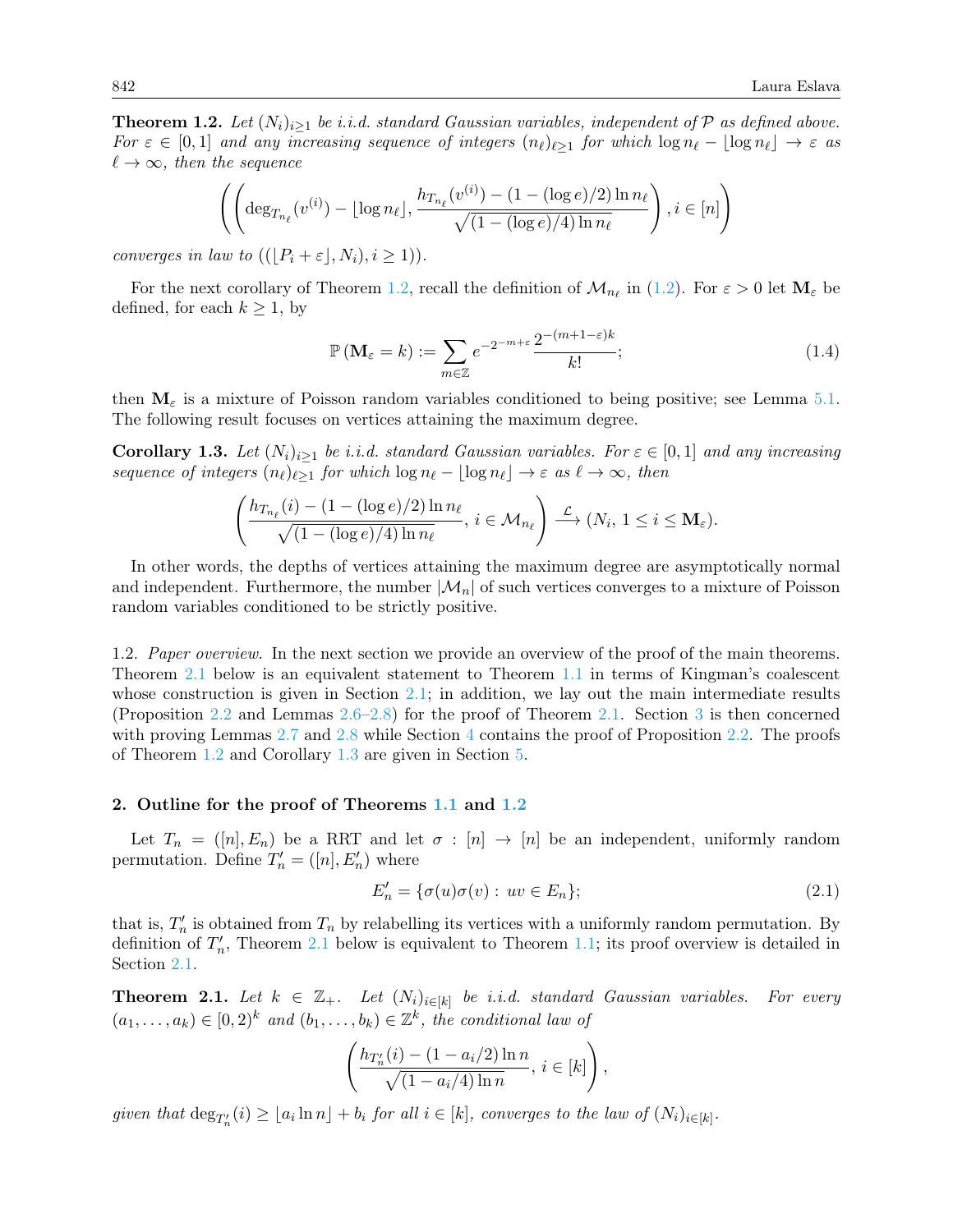The advantage of shifting towards this statement is that  $T'_n$  may be analysed through a construction of Kingman's coalescent on n elements [Addario-Berry and Eslava](#page-17-2) [\(2018\)](#page-17-2); [Eslava](#page-18-5) [\(2021\)](#page-18-5). Theorem [2.1](#page-3-2) is the first intermediate result for Theorem [1.2.](#page-3-0)

The next proposition is the second intermediate result for Theorem [1.2.](#page-3-0) For  $n \geq 1$ , denote

<span id="page-4-3"></span><span id="page-4-2"></span><span id="page-4-1"></span>
$$
\mu_n := \left(1 - \frac{\log e}{2}\right) \ln n \qquad \text{and} \qquad \sigma_n^2 := \left(1 - \frac{\log e}{4}\right) \ln n,
$$
\n(2.2)

and for  $i \in \mathbb{Z}$  and  $B \in \mathcal{B}_{\mathbb{R}}$  let

$$
X_i^{(n)}(B) := \# \{ v \in [n] : \deg_{T_n}(v) = \lfloor \log n \rfloor + i, \ (h(v) - \mu_n) / \sigma_n \in B \},\tag{2.3}
$$

$$
X_{\geq i}^{(n)}(B) := \# \{ v \in [n] : \deg_{T_n}(v) \geq \lfloor \log n \rfloor + i, \, (h(v) - \mu_n) / \sigma_n \in B \}. \tag{2.4}
$$

<span id="page-4-0"></span>**Proposition 2.2.** Fix  $K, M \in \mathbb{Z}_+$ . Let  $(a_k)_{k \in [K]}$  be non-negative integers such that  $\sum_{k \in [K]} a_k = M$ . Let  $(j_k)_{k\in[K]}$  be a non-decreasing sequence of integers with  $0 \leq K' = \min\{k : j_{k+1} = j_K\}$  and let  $(B_k)_{k\in K}$  be sets in  $\mathcal{B}_{\mathbb{R}}$  satisfying  $B_k \cap B_\ell = \emptyset$  whenever  $j_k = j_\ell$  and  $k \neq \ell$ . Then, we have

$$
\mathbb{E}\left[\prod_{k=1}^{K'}\left(X_{j_k}^{(n)}(B_k)\right)_{a_k}\prod_{k=K'+1}^{K}\left(X_{\geq j_K}^{(n)}(B_k)\right)_{a_k}\right]
$$
\n
$$
=\prod_{k=1}^{K'}\left(2^{-j_k+\varepsilon_n-1}\Phi(B_k)\right)^{a_k}\prod_{k=K'+1}^{K}\left(2^{-j_K+\varepsilon_n}\Phi(B_k)\right)^{a_k}(1+o(1)).
$$

Remark 2.3. By generalizing the definitions in [\(2.3\)](#page-4-1) and [\(2.4\)](#page-4-2) to include indices  $i = i(n)$ , one may extend the result in Proposition [2.2](#page-4-0) to hold for any  $(j_k)_{k \in [K]}$  such that  $0 \leq j_1 + \log n \leq j_K + \log n <$  $c \ln n$  where  $c \in (0, 2)$ .

The proof of Proposition [2.2](#page-4-0) is given in Section [4.](#page-14-0) We briefly explain an ingredient that is key in proving Proposition [2.2](#page-4-0) which is based on the exchangeability of vertices in the representation of  $T_n$ as a Kingman's coalescent. As  $T_n'$  is a relabelling of  $T_n$ , we have, jointly for all  $i \in \mathbb{Z}$  and  $j \in \mathbb{Z}_+$ ,

$$
\#\{v \in [n] : \deg_{T_n}(v) = i, h_{T_n}(v) = j\} \stackrel{\mathcal{L}}{=} \#\{v \in [n] : \deg_{T'_n}(v) = i, h_{T'_n}(v) = j\}.
$$

Note that each  $X_i^{(n)}$  $j^{(n)}(B)$  and  $X_{\geq j}^{(n)}$  $\sum_{j=1}^{(n)}(B)$  is a sum of indicator variables. Therefore, the factorial moments in Proposition [2.2](#page-4-0) are reduced to a sum of probabilities in terms of the degrees and depths of vertices in  $T'_n$  which have the following form:

$$
\mathbb{P}\left(\deg_{T'_n}(j) \geq m_j, h_{T'_n}(j) \in B_j, j \in [k]\right)
$$
  
=  $\mathbb{P}\left(\deg_{T'_n}(j) \geq m_j, j \in [k]\right) \mathbb{P}\left(h_{T'_n}(j) \in B_j, j \in [k]\mid \deg_{T'_n}(j) \geq m_j, j \in [k]\right);$ 

where  $B_j \in \mathcal{B}_{\mathbb{R}}$  and  $m_j < 2 \ln n$  for each  $j \in [k]$ . The joint tails of finitely many vertices in  $T_n'$  have been analyzed in [Addario-Berry and Eslava](#page-17-2) [\(2018\)](#page-17-2) and we present the relevant result as Proposition [3.3.](#page-10-0) The law of the depths conditional on  $\{\deg_{T_n}(j) \geq m_j, j \in [k]\}\$ is approximated using Theorem [2.1.](#page-3-2)

For Theorem [1.2,](#page-3-0) we next formulate the result as a statement about convergence of marked point processes. Let  $\mathbb{Z}^* := \mathbb{Z} \cup \{\infty\}$ . Endow  $\mathbb{Z}^*$  with the metric defined by  $d(i, j) := |2^{-i} - 2^{-j}|$  and  $d(i,\infty) := 2^{-i}$  for  $i, j \in \mathbb{Z}$ . Recall that P is a Poisson point process on R with intensity rate  $\lambda(x) = 2^{-x} \ln 2$  and let  $(\xi_x)_{x \in \mathcal{P}}$  be an independent collection of i.i.d. standard Gaussian variables.

Let  $\varepsilon \in [0,1]$ . We define a ground process  $\mathcal{P}^{\varepsilon}$  on  $\mathbb{Z}^*$ , and a marked point process  $\mathcal{MP}^{\varepsilon}$  on  $\mathbb{Z}^* \times \mathbb{R}$ given by

$$
\mathcal{P}^{\varepsilon} := \sum_{x \in \mathcal{P}} \delta_{\lfloor x + \varepsilon \rfloor}, \qquad \mathcal{MP}^{\varepsilon} := \sum_{x \in \mathcal{P}} \delta_{\lfloor x + \varepsilon \rfloor, \xi_x)}, \qquad (2.5)
$$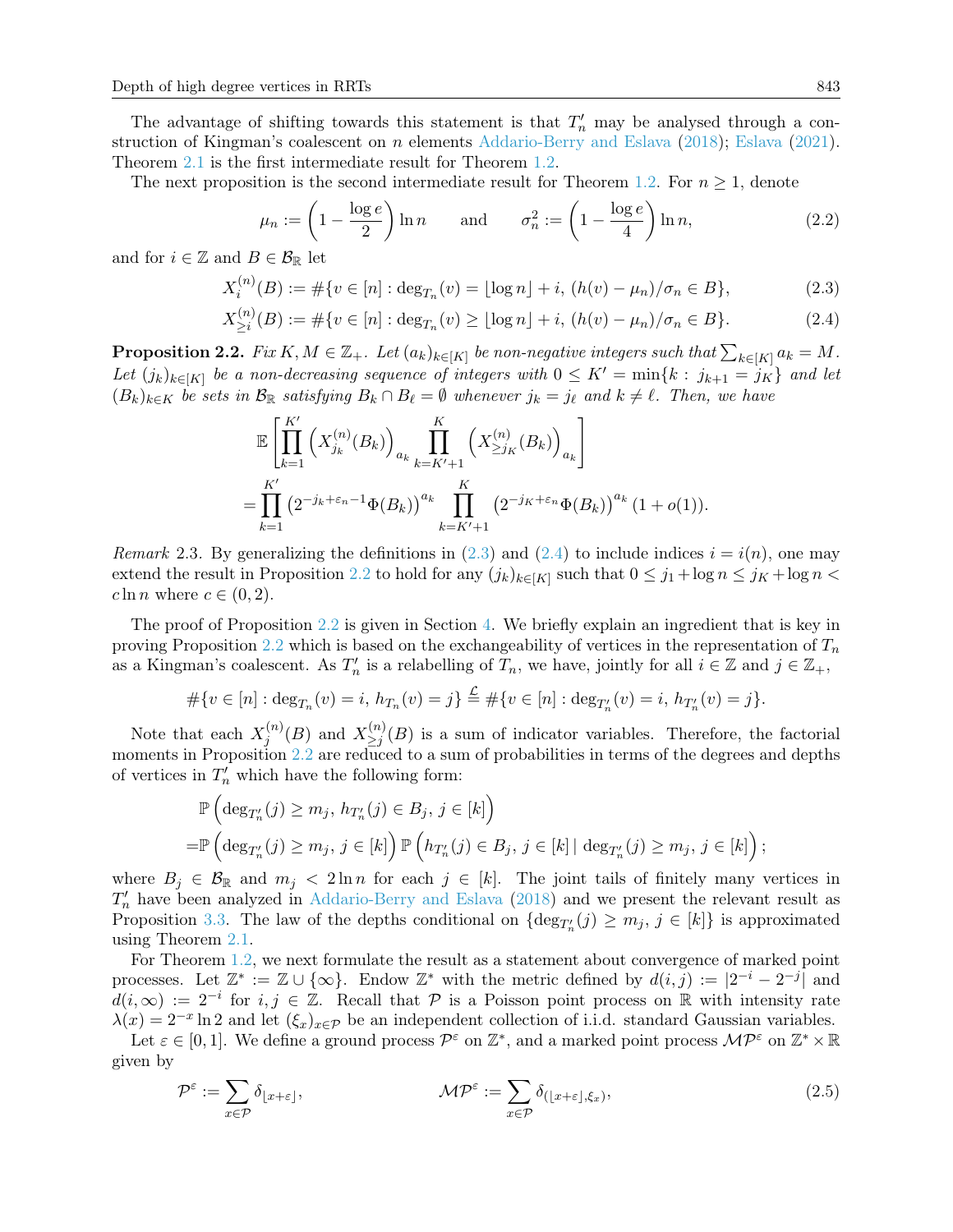Similarly, for all  $n \in \mathbb{Z}_+$  we use  $T_n$  to define empirical point processes given by

$$
\mathcal{P}^{(n)} := \sum_{v \in [n]} \delta_{\deg_{T_n}(v) - \lfloor \log n \rfloor}, \qquad \mathcal{MP}^{(n)} := \sum_{v \in [n]} \delta_{(\deg_{T_n}(v) - \lfloor \log n \rfloor, (h(v) - \mu_n)/\sigma_n)}.
$$
(2.6)

Let  $\mathcal{M}_{\mathbb{Z}^*}^{\#}$  and  $\mathcal{M}_{\mathbb{Z}^*\times\mathbb{R}}^{\#}$  be the space of boundedly finite measures of  $\mathbb{Z}^*$  and  $\mathbb{Z}^*\times\mathbb{R}$ , respectively. It is clear that  $\mathcal{MP}^{\varepsilon}$  and  $\mathcal{MP}^{(n)}$  are elements of  $\mathcal{M}_{\mathbb{Z}^*\times\mathbb{R}}^{\#}$  (see, e.g. [Daley and Vere-Jones](#page-18-9) [\(2003,](#page-18-9) Definition 9.2.I)). The advantage of working on the state space  $\mathbb{Z}^*$  is that intervals  $[i,\infty]$  are compact and so the convergence of finite dimensional distributions of  $\mathcal{MP}^{(n_{\ell})}$  implies, e.g., convergence in distribution of  $X_{>i}^{(n_\ell)}$  $\sum_{i=1}^{(n_{\ell})}(B)$  for any  $B\in\mathcal{B}_{\mathbb{R}}$  and  $i\in\mathbb{Z}_{+}$ . We note that the weak convergence  $\mathcal{P}^{(n_{\ell})}\to\mathcal{P}^{\varepsilon}$ , for suitable sequences  $(n_\ell)_{\ell>1}$ , had already been established in [Addario-Berry and Eslava](#page-17-2) [\(2018\)](#page-17-2).

Finally, the statement of Theorem [1.2](#page-3-0) is equivalent to the weak convergence of  $\mathcal{MP}^{(n_{\ell})} \to \mathcal{MP}^{\varepsilon}$ in  $\mathcal{M}_{\mathbb{Z}^*\times\mathbb{R}}^{\#}$ , for suitable sequences  $(n_\ell)_{\ell\geq 1}$ . The joint distribution of the variables in Proposition [2.2](#page-4-0) are finite dimensional distributions of the marked point process  $\mathcal{MP}^{(n_{\ell})}$ . Therefore, Proposition [2.2](#page-4-0) together with the method of moments establish the desired weak convergence. The complete details, together with the proof of Corollary [1.3,](#page-3-1) are given in Section [5.](#page-15-0)

<span id="page-5-0"></span>[2.1.](#page-3-2) Kingman's coalescent approach for Theorem 2.1. For each  $n \geq 1$ , we consider the set of forests  $\mathcal{F}_n := \{F : V(F) = [n]\}$  with vertex set  $[n]$ . An *n*-chain is a sequence  $(F_n, \ldots, F_1)$  of elements of  $\mathcal{F}_n$  if for  $1 < i \leq n$ ,  $F_{i-1}$  is obtained from  $F_i$  by adding an edge connecting two of the roots in  $F_i$ ; note that  $F_n$  is consequently the forest with n one-vertex trees. We write  $F_i = \{T_1^{(i)}\}$  $T_1^{(i)}, \ldots, T_i^{(i)}\},$ listing the trees according to an increasing order of their smallest-labeled vertex.

We next define the construction of Kingman's *n*-coalescent as a random *n*-chain  $\mathbf{C} = (F_n, \ldots, F_1)$ . Informally, at each step  $1 \leq j \leq n$ , two uniformly random trees of  $F_{n-j+1}$  are merged by adding an edge between their roots, the direction of the edge is determined independently and with equal probability. For an example of the process see Figure [2.1.](#page-6-0)

<span id="page-5-1"></span>**Definition 2.4** (Kingman's *n*-coalescent). Let  $n \in \mathbb{Z}_+$ . For each  $1 < i \leq n$ , choose  $\{a_i, b_i\} \subset$  $\{\{a,b\}: 1 \leq a < b \leq i\}$  independently and uniformly at random; also let  $(\xi_i)_{1 \leq i \leq n}$  be a sequence of independent Bernoulli $(1/2)$  random variables.

The *n*-chain  $\mathbf{C} = (F_n, \ldots, F_1)$  is defined as follows. For  $1 \leq i \leq n$ , starting from  $F_i$ , add an edge  $e_{i-1}$  between the roots of  $T_{a_i}^{(i)}$  and  $T_{b_i}^{(i)}$  $b_i^{(i)}$ ; direct  $e_{i-1}$  towards  $r(T_{a_i}^{(i)})$  if  $\xi_i = 1$ , and towards  $r(T_{b_i}^{(i)})$  $\binom{v}{b_i}$ otherwise. Then  $F_{i-1}$  contains the new tree and the remaining  $i-2$  unaltered trees from  $F_i$ .

It is not difficult to see that **C** has a uniform distribution on the  $n!(n-1)!$  possible *n*-chains representing Kingman's n-coalescent, [Addario-Berry and Eslava](#page-17-2) [\(2018\)](#page-17-2). On the other hand, recall that  $T_n$  has a uniform distribution on the  $(n-1)!$  increasing trees in  $\mathcal{I}_n$ . The next result essentially follows since bijections preserve the uniform measure on finite probability spaces; for details see [Addario-Berry and Eslava](#page-17-2) [\(2018,](#page-17-2) Proposition 3.3) and also [Eslava](#page-18-5) [\(2021,](#page-18-5) Propositions 1.2 and 1.3).

**Proposition 2.5** (Proposition 3.3 in [Addario-Berry and Eslava](#page-17-2) [\(2018\)](#page-17-2)). Let  $n \ge 1$ . Let  $T'_n$  be defined as in  $(2.1)$  and let  $T_1^{(1)}$  $1^{(1)}$  correspond to the final tree in **C** as constructed in Definition [2.4.](#page-5-1) Then  $T'_n \stackrel{\mathcal{L}}{=} T_1^{(1)}$  $T_1^{(1)}$ ; that is, for any labelled tree T with vertex set  $[n]$  we have  $\mathbb{P}(T_n' = T) = \mathbb{P}(T_1^{(1)} = T)$ .

In the remainder of the paper, we analyse  $T_n'$  using the construction in Definition [2.4;](#page-5-1) that is, we analyse the *n*-chain  $(F_n, \ldots, F_1)$  and identify the final tree  $T_1^{(1)} = T_n'$ . To ease the notation, write

$$
d_n(v) = \deg_{T'_n}(v) \quad \text{and} \quad h_n(v) = h_{T'_n}(v), \tag{2.7}
$$

for the degrees and depths of vertices in  $T'_n$ .

For each vertex  $v \in [n]$  and  $1 < i \leq n$ , let  $T_i(v)$  be the tree in  $F_i$  that contains v. Let  $(s_{i,v})_{1 \leq i \leq n}$ and  $(h_{i,v})_{1 \leq i \leq n}$  be sequences where  $s_{i,v}$  is the indicator that  $T_i(v) \in \{T_{a_i}^{(i)}, T_{b_i}^{(i)}\}$  and  $h_{i,v}$  is the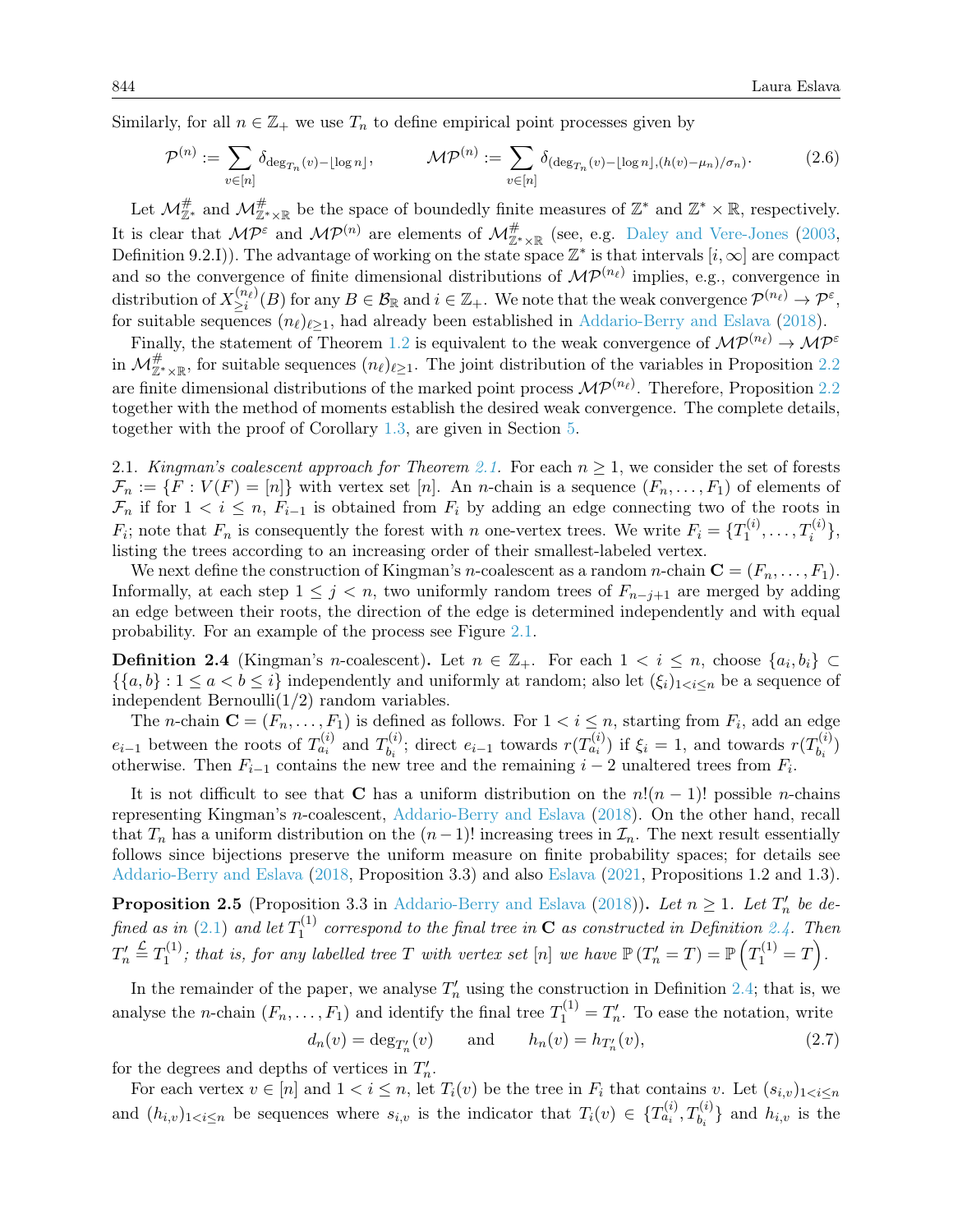

<span id="page-6-0"></span>FIGURE 2.1. An example of Kingman's *n*-coalescent  $\mathbf{C} = (F_n, \ldots, F_1)$  for  $n = 6$ . For  $1 < i \leq n$ , we represent the edge in  $E(F_{i-1}) \setminus E(F_i)$  with a dotted line in  $F_i$ . Edges are marked with the index of the first forest where e is present. In this case,  $\xi_6 = \xi_4 = \xi_3 = 1, \, \xi_5 = \xi_2 = 0 \, \text{ and } \{a_6, b_6\} = \{2, 5\}, \, \{a_5, b_5\} = \{1, 5\}, \, \{a_4, b_4\} =$  $\{1,4\}, \{a_3,b_3\} = \{2,3\}, \{a_2,b_2\} = \{1,2\}.$ 

indicator that the tail of the edge  $e_{i-1}$  is  $r(T_i(v))$ . Note that  $h_{i,v} = 1$  only if  $s_{i,v} = 1$ . Indeed, if  $s_{i,v} = 0$  then, when constructing  $F_{i-1}$  from  $F_i$ , the trees that are merged do not include  $T_i(v)$  and so necessarily  $h_{i,v} = 0$ .

Now, conditional on  $s_{i,v} = 1$ , there are two equally likely events regarding the merger of  $T_i(v)$  to form  $F_{i-1}$ : if  $e_{i-1}$  is directed towards  $r(T_i(v))$ , then the degree of  $r(T_i(v))$  increases by one in  $F_{i-1}$ ;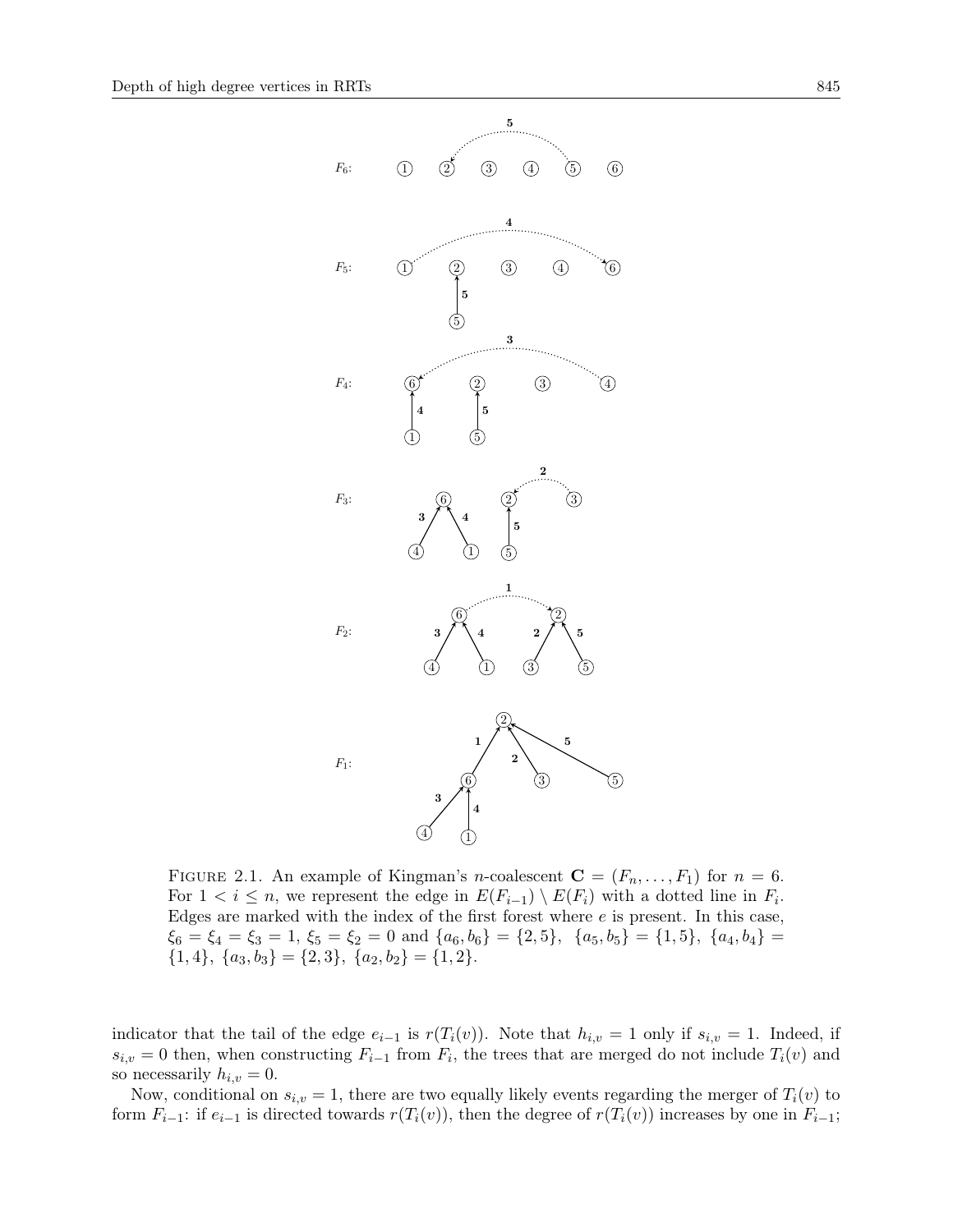

<span id="page-7-1"></span>FIGURE 2.2. For  $v \in [n]$  and  $1 < i \leq n$  let  $r_i = r(T_i(v))$  and suppose  $i \in S_n(v)$ . Conditional on  $F_i$ , if  $e_i$  is directed towards  $r_i$ , then the degree of  $r_i$  increases by one in  $F_{i-1}$ . If  $e_i$  is directed outwards  $r_i$ , then the depth of each  $u \in T_i(v)$  increases by one in  $F_{i-1}$ .

otherwise,  $e_{i-1}$  is directed out of  $r(T_i(v))$  and all vertices in  $T_i(v)$  increase their depth by one in  $F_{i-1}$ ; see Figure [2.2.](#page-7-1)

The choice of trees to be merged at each step is both independent and uniform so, for fixed  $v \in [n]$ , the variables  $(s_{i,v})_{1 \leq i \leq n}$  are independent Bernoulli random variables with  $\mathbb{E}[s_{i,v}] = 2/i$ . Moreover, since the variables  $(\xi_i)_{i\in[n-1]}$  are independent from the selection of the trees to be merged, the variables  $(h_{i,v})_{1\leq i\leq n}$  are also independent Bernoulli random variables with  $\mathbb{E}[h_{i,v}] = 1/i$ .

For  $v \in [n]$ , let

<span id="page-7-4"></span>
$$
\mathcal{S}_n(v) := \{ 1 < i \le n : s_{i,v} = 1 \},\tag{2.8}
$$

$$
\mathcal{S}_{n,1}(v) := \{ \ln^2 n < i \le n \, : \, s_{i,v} = 1 \};\tag{2.9}
$$

we call these the selection and truncated selection sets of v and write  $S_n(v) := |\mathcal{S}_n(v)|$  and  $S_{n,1}(v) :=$  $|\mathcal{S}_{n,1}(v)|$ , respectively. Using Lindeberg's condition (e.g., see [Durrett](#page-18-10) [\(1996,](#page-18-10) Theorem 3.4.5)) we can see that, as  $n \to \infty$ ,

$$
\frac{S_n(v) - 2\ln n}{\sqrt{2\ln n}} \xrightarrow{\mathcal{L}} N(0, 1) \quad \text{and} \quad \frac{S_{n,1}(v) - 2\ln n}{\sqrt{2\ln n}} \xrightarrow{\mathcal{L}} N(0, 1). \tag{2.10}
$$

For each  $1 \lt i \leq n$ , the law of  $h_{i,v}$  conditional on  $s_{i,v} = 1$  is Bernoulli with mean  $1/2$ . Since  $(s_{i,v})_{1 \leq i \leq n}$  are independent, we have that

<span id="page-7-2"></span>
$$
h_n(v) = \sum_{i=2}^n h_{i,v} \stackrel{\mathcal{L}}{=} \sum_{j=1}^{S_n(v)} I_j,
$$
\n(2.11)

where  $(I_j)_{j\geq 1}$  are i.i.d. Bernoulli random variables with mean  $1/2$  independent of  $\mathcal{S}_n(v)$ . Using the first expression of  $h_n(v)$  in [\(2.11\)](#page-7-2) and Lindeberg's condition, we have that  $h_n(v)$  is asymptotically normal for  $v \in [n]$  as  $n \to \infty$ . We may also establish the limiting distribution of  $h_n(v)$  from the last expression in [\(2.11\)](#page-7-2) and the following lemma; we include its short proof for completeness.

<span id="page-7-0"></span>**Lemma 2.6.** Let  $a \in [0, 2)$ ,  $b \in \mathbb{Z}$  and set  $m := \lfloor a \ln n \rfloor + b$ . Let  $(Q_n)_{n \geq 1}$  be integer valued random variables such that the limiting law of  $\frac{Q_n-2\ln n}{\sqrt{2\ln n}}$  is a standard Gaussian distribution. Let N be a standard Gaussian variable and let  $\hat{H}_n$  have the law<sup>[1](#page-7-3)</sup> of a  $\text{Bin}(Q_n-m,1/2)$  conditional on  $|Q_n| \geq m$ . Then,

$$
\frac{\hat{H}_n - (1 - a/2) \ln n}{\sqrt{(1 - a/4) \ln n}} \xrightarrow{\mathcal{L}} N.
$$

*Proof*: Write  $\hat{Q}_n$  for the law of  $Q_n - m$  conditionally given that  $Q_n \geq m$ . Since  $a < 2$ , we have that  $\mathbb{P}(Q_n \geq m) \to 1$  as  $n \to \infty$  and so the limiting law of  $\frac{\hat{Q}_n - (2-a)\ln n}{\sqrt{2\ln n}}$  is a standard Gaussian

<span id="page-7-3"></span><sup>&</sup>lt;sup>1</sup>Abusing notation we let Bin $(0, p) \equiv 0$ .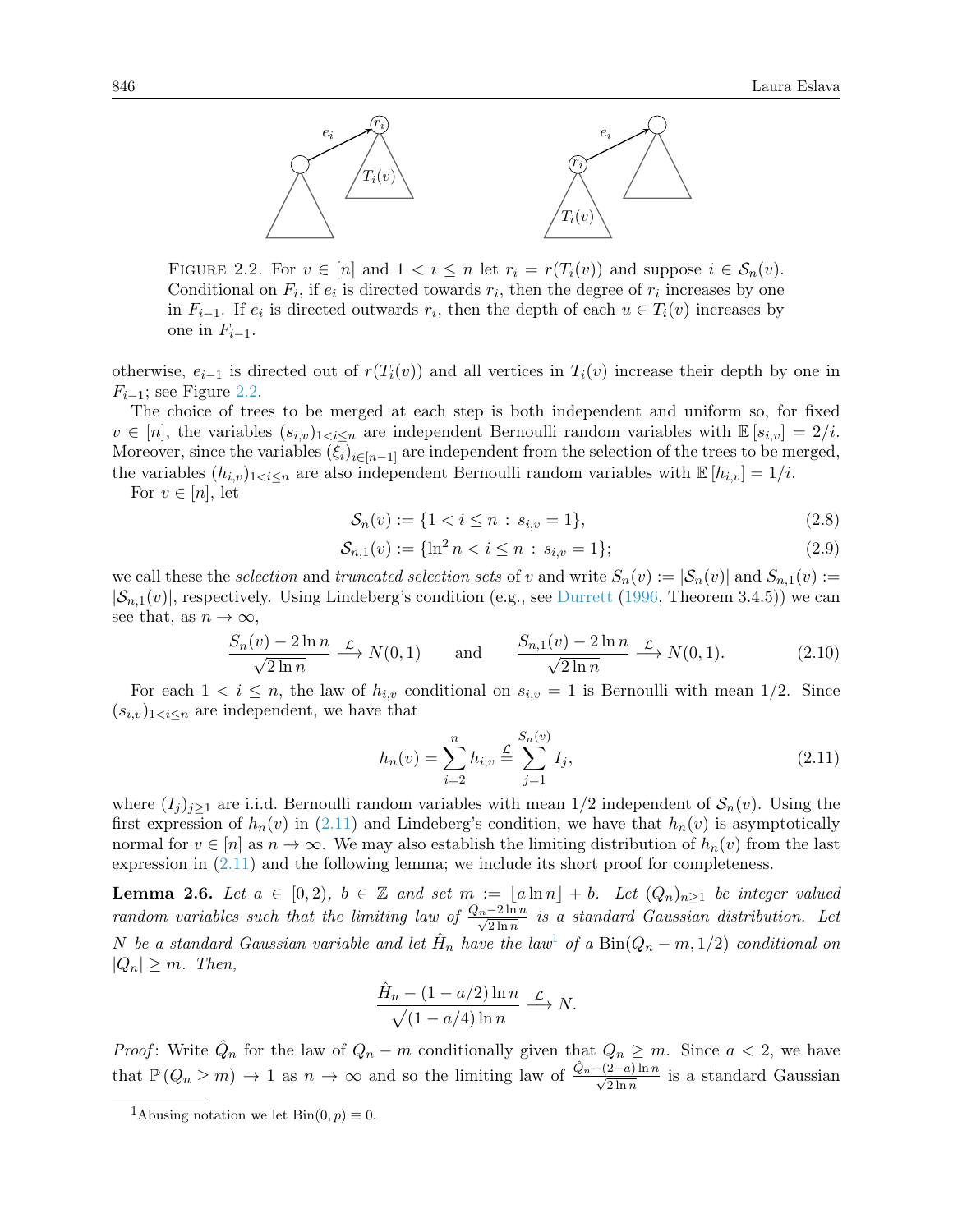distribution. Let  $(I_1^{(n)}$  $I_1^{(n)}, \ldots, I_n^{(n)}$ <sub>n</sub> $\geq 1$  be i.i.d. Bernoulli random variables with mean 1/2 independent of  $(\hat{Q}_n)_{n\geq 1}$  and let  $(X_n, Y_n)_{n\geq 1}$  be defined as

$$
X_n := \frac{2\sum_{j=1}^n I_j^{(n)} - n}{\sqrt{n}}
$$
 and  $Y_n := \frac{\hat{Q}_n - (2 - a)\ln n}{\sqrt{2\ln n}}$ ;

by the independence assumption we have that  $(X_n, Y_n) \stackrel{\mathcal{L}}{\longrightarrow} (N_1, N_2)$  where  $N_1$  and  $N_2$  are independent standard Gaussian variables. By the Skorohod embedding theorem (e.g., see [Billings](#page-18-11)[ley](#page-18-11) [\(1999,](#page-18-11) Theorem 6.7)), we may couple  $(\hat{Q}_n)_{n\geq 1}$  and  $(I_1^{(n)}$  $\binom{n}{1}, \ldots, I_n^{(n)}$ <sub>n</sub> $\geq 1$  in such a way that  $(X_n, Y_n) \to (N_1, N_2)$  almost surely.

Let  $\hat{H}_n = \sum_{j=1}^{\hat{Q}_n} I_j^{(\hat{Q}_n)}$  $j^{(\hat{Q}_n)}$  and let  $F(x)$  be the cumulative distribution function of  $\frac{\hat{H}_n-(1-a/2)\ln n}{\sqrt{(1-a/4)\ln n}}$ . We have  $\hat{Q}_n / \ln n \to 2 - a$  and, in particular,  $\hat{Q}_n \to \infty$ , then for  $x \in \mathbb{R}$  we have

$$
F(x) = \mathbb{P}\left(2\sum_{j=1}^{\hat{Q}_n} I_j^{(\hat{Q}_n)} \le x\sqrt{(4-a)\ln n} + (2-a)\ln n\right)
$$
  
=  $\mathbb{P}\left(\frac{2\sum_{j=1}^{\hat{Q}_n} I_j^{(\hat{Q}_n)} - \hat{Q}_n}{\sqrt{\hat{Q}_n}} \sqrt{\frac{\hat{Q}_n}{(4-a)\ln n}} + \frac{\hat{Q}_n - (2-a)\ln n}{\sqrt{2\ln n}} \sqrt{\frac{2}{(4-a)}} \le x\right)$   
 $\to \mathbb{P}\left(\sqrt{\frac{2-a}{4-a}} N_1 + \sqrt{\frac{2}{4-a}} N_2 \le x\right) = \Phi(x);$ 

from which the desired convergence is established.

We will see in Section [3](#page-9-1) that conditional on  $d_n(v) \geq m$ , we have  $h_n(v) \stackrel{\mathcal{L}}{=} \text{Bin}(S_n(v) - m, 1/2)$ , which together with Lemma [2.6,](#page-7-0) yields the convergence in law of  $h_n(v)$  conditional on  $d_n(v) \geq m$ (assuming  $2 \ln n - m \to \infty$ ); for the details see [\(3.1\)](#page-9-2) and the discussion thereafter. Briefly sketched, this is the case  $k = 1$  of Theorem [2.1.](#page-3-2)

For the general case, we have to deal with the correlations between the selection sets of finitely many vertices. For example, let v and w be distinct vertices in  $T'_n$  and let  $\lambda_{v,w} := \max\{1 \leq \ell \leq n :$  $\ell \in \mathcal{S}_n(v) \cap \mathcal{S}_n(w)$ ; that is, in  $F_{\lambda_v,w}$ , vertices v and w belong to distinct trees that are merged in  $F_{\lambda_{v,w}-1}$ . The correlation between  $(h_{i,v})_{2\leq i\leq n}$  and  $(h_{i,w})_{2\leq i\leq n}$  is evident since  $h_{v,\lambda_{v,w}}=1-h_{w,\lambda_{v,w}}$ while  $h_{i,v} = h_{i,w}$  for  $i < \lambda_{v,w}$ . In words, exactly one of v or w increases its depth in  $F_{\lambda_{v,w}-1}$  and, from then on, their depths increase simultaneously for the remainder of the process.

To circumvent this problem, we analyse the coalescent at  $F_{\lfloor \ln^2 n \rfloor}$  where, for finitely many vertices, their selection sets –and so their depths– are asymptotically independent (see Lemma [2.7\)](#page-8-0) and the main contribution to their depths in  $T'_n$  is already established (see Lemma [2.8\)](#page-9-0).

For each  $v \in [n]$ , define<sup>[2](#page-8-1)</sup>

$$
h_{n,1}(v) := h_{F_{\lfloor \ln^2 n \rfloor}}(v) = \sum_{j \in S_{n,1}(v)} h_{j,v} \quad \text{and} \quad h_{n,2}(v) := h_n(v) - h_{n,1}(v). \tag{2.12}
$$

<span id="page-8-0"></span>**Lemma 2.7.** Let  $k \in \mathbb{Z}_+$ . Let  $(N_i)_{i \in [k]}$  be i.i.d. standard Gaussian variables. For every  $(a_1, \ldots, a_k) \in [0, 2)^k$  and  $(b_1, \ldots, b_k) \in \mathbb{Z}^k$ , the conditional law of

$$
\left(\frac{h_{n,1}(i) - (1 - a_i/2) \ln n}{\sqrt{(1 - a_i/4) \ln n}}, i \in [k]\right),\,
$$

<span id="page-8-1"></span> $\overline{P_{\text{2H}}}$  we were to define  $h_{n,1}(i) = h_{F_j}(i)$  with  $j = o(\sqrt{\ln n})$ , then the statement of Lemma [2.8](#page-9-0) would hold immediately; however, establishing Lemma [2.7](#page-8-0) would become a much more delicate task.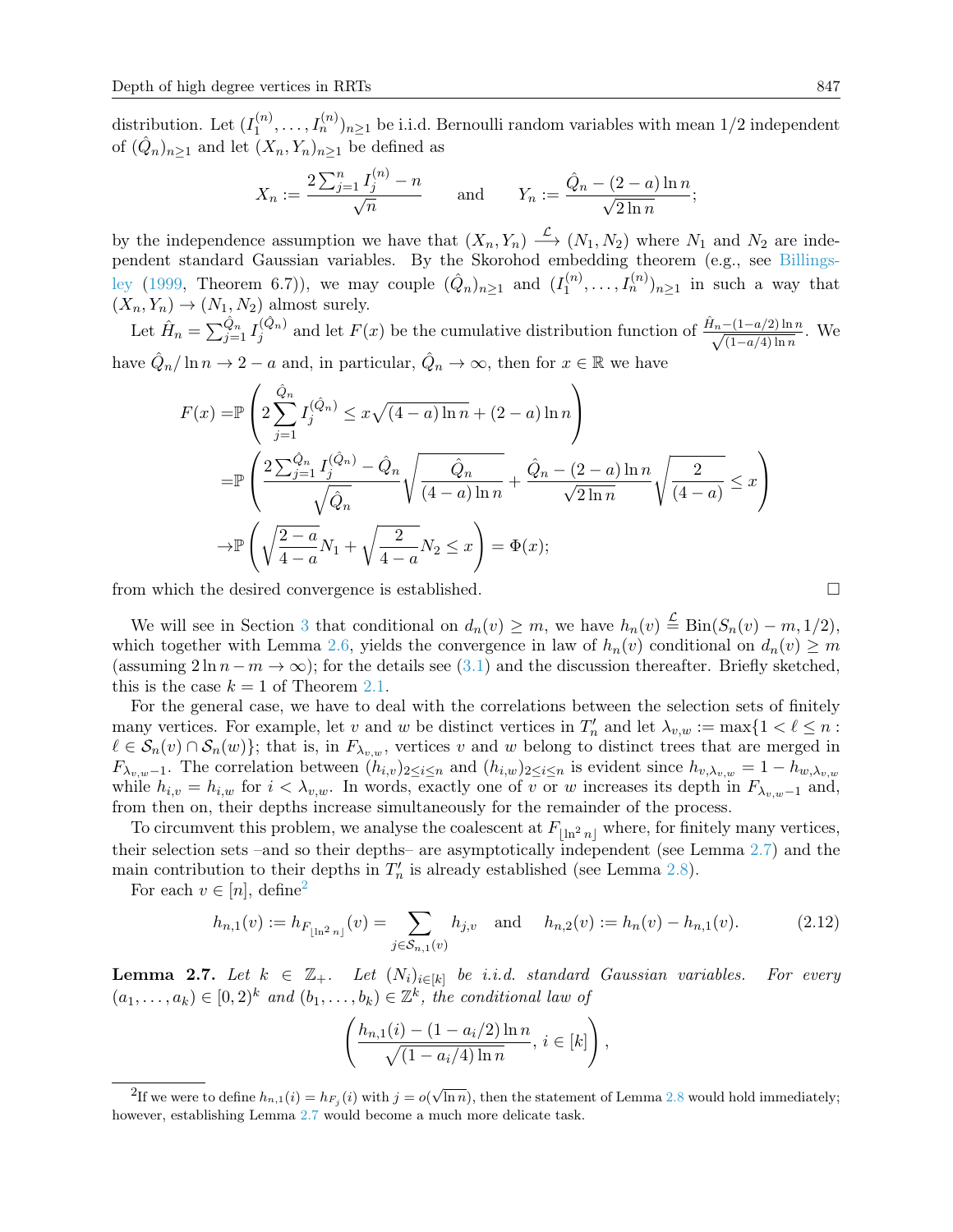given that  $d_n(i) \geq \lfloor a_i \ln n \rfloor + b_i$  for all  $i \in [k]$ , converges to the law of  $(N_i)_{i \in [k]}$ .

<span id="page-9-0"></span>**Lemma 2.8.** Fix  $k \in \mathbb{Z}_+$  and  $c \in (0, 2)$ . Let  $m_i = m_i(n) < c \ln n$  for all  $i \in [k]$ . For each  $\varepsilon > 0$ and any  $j \in [k]$ , √

$$
\mathbb{P}\left(h_{n,2}(j) \geq \varepsilon \sqrt{\ln n} \,|\, d_n(i) \geq m_i, \, i \in [k]\right) \to 0.
$$

Theorem [2.1](#page-3-2) follows directly from Lemmas [2.7](#page-8-0) and [2.8](#page-9-0) (e.g., see [Billingsley](#page-18-11) [\(1999,](#page-18-11) Theorem 3.1)).

## <span id="page-9-1"></span>3. Depths and degrees via truncated selection sets

We briefly analyse the case of a single vertex. Write  $S_n(1) = \{j_1, \ldots, j_{S_n(1)}\}$  with  $j_1 > j_2 >$  $\cdots > j_{S_n(1)}$ . Throughout the coalescent process, both the degree and depth of 1 are determined by the variables  $(h_{1,j_\ell})_{j_\ell \in S_n(1)}$  as follows. Vertex 1 is the root of  $T_n(1)$  in  $F_n$ . For  $j \notin S_n(1)$ , we have  $T_i(1) = T_{i-1}(1)$ . For  $j \in S_n(1)$ , if  $h_{1,j} = 0$  then the root of  $T_i(1)$  increases its degree by one; otherwise, every vertex in  $T_i(1)$  increases its depth by one. In particular, the degree of 1 in  $F_j$  corresponds to the first streak of values 0 in  $(h_{v,j_\ell})_{j_\ell > j}$ . More precisely, for  $1 \leq j \leq n$ ,  $\deg_{F_j}(1) = \max\{d \in [n] : j_d > j, h_{1,j_1} = h_{1,j_2} = \cdots = h_{1,j_d} = 0\}$  and

<span id="page-9-2"></span>
$$
h_{F_j}(1) = \sum_{\ell=1}^{S_n(1)\setminus [j]} h_{1,j_\ell}.\tag{3.1}
$$

Recall that  $d_n(1) = \deg_{F_1}(1)$  and  $h_n(1) = h_{F_1}(1)$ . Let  $m \in \mathbb{Z}_+$ . The event  $d_n(1) \geq m$  may occur only if  $S_n(1) \geq m$  and, since  $(h_{1,j_\ell})_{j_\ell \in S_n(1)}$  are i.i.d. Bernoulli variables with mean  $1/2$ , we have that  $\mathbb{P}(d_n(1) \geq m | S_n(1) \geq m) = 2^{-m}$ . In addition, conditional on  $d_n(1) \geq m$  we have  $h_n(1) \stackrel{\mathcal{L}}{=} \text{Bin}(S_n(1) - m, 1/2)$ ; this is well-defined since  $d_n(1) \geq m$  implies  $S_n(1) \geq m$ . Together with Lemma [2.6,](#page-7-0) the distributional equivalence establishes the case  $k = 1$  of Theorem [2.1.](#page-3-2)

The proof of Lemma [2.7](#page-8-0) adapts this argument to obtain the asymptotic limit of the variables  $(h_{n,1}(i), i \in [k])$ ; that is, the depths of k distinct vertices in  $F_{\lfloor \ln^2 n \rfloor}$ . Recall the definition of  $\mathcal{S}_{n,1}(v)$ in [\(2.9\)](#page-7-4) and that  $S_{n,1}(v) = |\mathcal{S}_{n,1}(v)|$ . Let

$$
\Omega_1 := \{ J : J \subset \{ \lfloor \ln^2 n \rfloor + 1, \dots, n \} \};\tag{3.2}
$$

we use a superscript bar to denote vectors indexed by [k]; for example, we write  $\bar{S}_{n,1}$  :=  $(S_{n,1}(1),...,S_{n,1}(k)) \in \Omega_1^k.$ 

For  $\bar{m} = (m_1, \ldots, m_k) \in \mathbb{Z}_+^k$  and  $\delta \in (0, 2)$ . Let

=

$$
\mathcal{A}_{\bar{m}} := \{ \bar{J} \in \Omega_1^k : \mathbb{P} \left( \bar{\mathcal{S}}_{n,1} = \bar{J}, d_n(i) \ge m_i, i \in [k] \right) > 0 \}
$$
(3.3)

contain the outcomes of the first k truncated sets  $\bar{S}_{n,1}$  on the event  $\{d_n(i) \geq m_i, i \in [k]\}$  and let

$$
\mathcal{B}_{\delta} := \{ \bar{J} \in \Omega_1^k : (J_1, \dots, J_k) \text{ are pairwise disjoint, } ||J_i| - 2\ln n \le \delta \ln n, i \in [k] \}. \tag{3.4}
$$

The following lemma gathers two observations about events conditional on  $\bar{S}_{n-1} = \bar{J}$  and a sufficient condition on  $\bar{m}$  for  $\mathcal{B}_{\delta} \subset \mathcal{A}_{\bar{m}}$  to hold.

<span id="page-9-5"></span>**Lemma 3.1.** Let  $k \geq 1$  and  $\bar{m}, \bar{\ell} \in \mathbb{Z}_{\geq 0}^k$ . If  $\bar{J} \in \Omega_1^k$  has pairwise disjoint sets and  $|J_i| \geq m_i$  for  $i \in [k]$ , then

<span id="page-9-3"></span>
$$
\mathbb{P}\left(h_{n,1}(i) \leq \ell_i, d_n(i) \geq m_i; i \in [k] \,|\, \bar{S}_{n,1} = \bar{J}\right) \n= \prod_{i=1}^k \mathbb{P}\left(h_{n,1}(i) \leq \ell_i, d_n(i) \geq m_i \,|\, S_{n,1}(i) = J_i\right);
$$
\n(3.5)

if  $\bar{J} \in \mathcal{A}_{\bar{m}}$  then

<span id="page-9-4"></span>
$$
\mathbb{P}\left(d_n(i) \ge m_i; \, i \in [k] \,|\, \bar{\mathcal{S}}_{n,1} = \bar{J}\right) = 2^{-\sum_i m_i}.\tag{3.6}
$$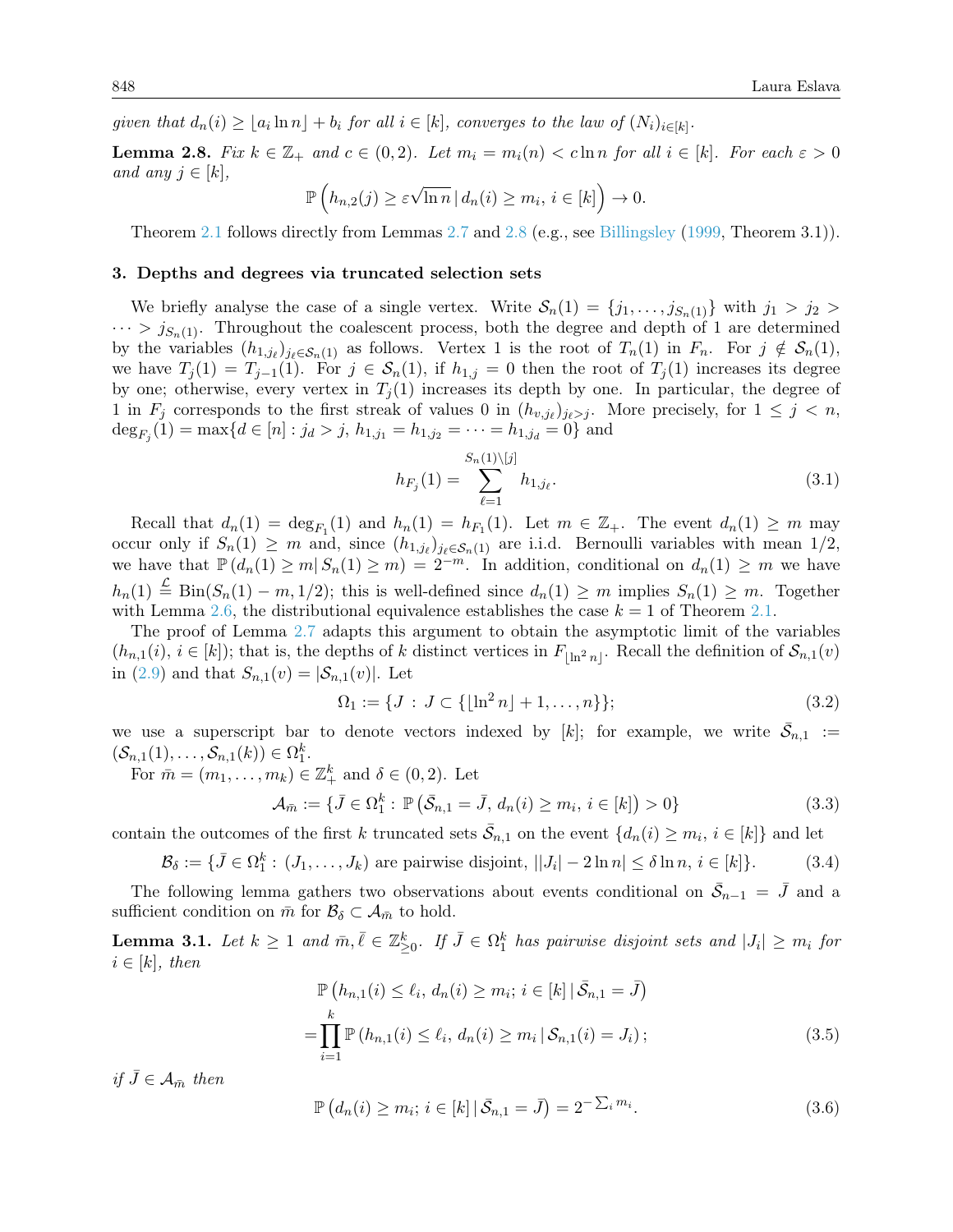Finally, if  $\delta \in (0, 2)$  satisfies  $m_i < (2 - \delta) \ln n$  for  $i \in [k]$ , then  $\mathcal{B}_{\delta} \subset \mathcal{A}_{\overline{n}}$ .

Proof: Let  $k \geq 1$ ,  $\bar{m} \in \mathbb{Z}_{\geq 0}^k$  and let  $\bar{J} \in \Omega_1^k$  satisfy  $|J_i| \geq m_i$  for  $i \in [k]$ . For each  $i \in [k]$ , write  $J_i = \{j_{i,1}, j_{i,2}, \ldots, j_{i,|J_i|}\}\n\text{ with } j_{i,1} > j_{i,2} > \cdots > j_{i,|J_i|}\n\text{ and let } D_i = \{j_{i,1}, j_{i,2}, \ldots, j_{i,m_i}\}.$ On the event that  $S_{n,1} = \bar{J}$ , for each  $i \in [k]$ ,

$$
h_{n,1}(i) = \sum_{\ell=1}^{|J_i|} h_{i,j_\ell},
$$

and  $d_n(i) \geq m_i$  if and only if  $h_{i,j_\ell} = 0$  for all  $j_\ell \in D_i$ . Consequently, for  $\bar{\ell} \in \mathbb{Z}_{\geq 0}^k$ , the event  $\{h_{n,1}(i) \leq \ell_i, d_n(i) \geq m_i, i \in [k]\}\$ depends solely on the variables  $(h_{i,j_i,\ell})_{j_i,\ell \in D_i}$  for  $i \in [k]$ . If  $\bar{J}$  has pairwise disjoint sets, then so has  $\bar{D}$  pairwise disjoint sets and [\(3.5\)](#page-9-3) follows.

Now, at each step of the coalescent process, exactly one vertex increases its degree. Observe that if  $\overline{J} \in \mathcal{A}_{\overline{m}}$  then  $\mathbb{P}\left(d_n(i) \geq m_i, i \in [k] \mid \overline{\mathcal{S}}_{n,1} = \overline{J}\right) > 0$  and the indices in  $\cup_{i \in [k]} \overline{D}_i$  corresponds to steps at which precisely one of the vertices in  $[k]$  increases its degree. It follows that  $\bar{D}$  must have pairwise disjoint sets and so, conditional on  $\overline{S}_{n,1} = \overline{J}$ , the variables  $(h_{i,j_{i,\ell}})_{j_{\ell} \in D_i}$ ,  $i \in [k]$  are independent Bernoulli variables with mean  $1/2$ ; establishing  $(3.6)$ .

Finally, if  $\delta \in (0, 2)$  satisfies  $m_i < (2 - \delta) \ln n$  for  $i \in [k]$ , then  $\overline{J} \in \mathcal{B}_{\delta}$  has pairwise disjoint sets and  $|J_i| \geq m_i$  for each  $i \in [k]$ . Hence,  $\mathbb{P}(d_n(i) \geq m_i | \mathcal{S}_{n,1}(i) = J_i) > 0$ , and deterministically  $h_n(i) \leq n$  for all  $i \in [k]$ ; we then infer from  $(3.5)$  with  $\ell = (n, \ldots, n)$  that  $J \in \mathcal{A}_{\bar{m}}$ .

The next lemma states that the distribution of  $\bar{S}_{n,1}$  is asymptotically approximated by k copies of independent truncated selection sets; we delay its proof to Section [3.3.](#page-12-0)

<span id="page-10-1"></span>**Lemma 3.2.** Let  $k \geq 2$ . Let  $\overline{\mathcal{R}}_n := (\mathcal{R}_n(i), i \in [k])$  be k independent copies of  $\mathcal{S}_{n,1}(1)$ . For any  $\delta \in (0, 2)$ , we have

<span id="page-10-2"></span>
$$
\mathbb{P}\left(\bar{\mathcal{S}}_{n,1}\in\mathcal{B}_{\delta}\right)=1+O(\ln^{-2}n),\tag{3.7}
$$

and, uniformly for  $\bar{J} \in \mathcal{B}_{\delta}$ ,

<span id="page-10-3"></span>
$$
\mathbb{P}\left(\bar{\mathcal{S}}_{n,1}=\bar{J}\right)=(1+O(\ln^{-1}n))\mathbb{P}\left(\bar{\mathcal{R}}_n=\bar{J}\right).
$$
\n(3.8)

Before proceeding to the proofs of Lemmas [2.7,](#page-8-0) [2.8](#page-9-0) and [3.2](#page-10-1) we recall a result from [Addario-Berry](#page-17-2) [and Eslava](#page-17-2) [\(2018\)](#page-17-2) which establishes asymptotic independence of the degrees of any finite number of vertices in  $T'_n$ .

<span id="page-10-0"></span>**Proposition 3.3** (Proposition 4.2 in [Addario-Berry and Eslava](#page-17-2) [\(2018\)](#page-17-2)). Fix  $c \in (0, 2)$  and  $k \in \mathbb{Z}_+$ . There exists  $\beta = \beta(c, k) > 0$  such that uniformly over positive integers  $m_1, \ldots, m_k < c \ln n$ ,

$$
\mathbb{P}(d_n(i) \ge m_i, i \in [k]) = 2^{-\sum_i m_i} (1 + o(n^{-\beta})).
$$

3.1. Proof of Lemma [2.7.](#page-8-0) Fix  $k \in \mathbb{Z}_+$ ,  $\bar{a} \in [0,2)^k$  and  $\bar{b} \in \mathbb{Z}^k$ . Let  $\bar{x} \in \mathbb{R}^k$ ,  $m_i := \lfloor a_i \ln n \rfloor + b_i$  and  $\ell_i := (1 - a_i/2) \ln n + x_i \sqrt{(1 - a_i/4) \ln n}$ ; let  $c \in (0, 2)$  satisfy  $m_i < c \ln n$  for all  $i \in [k]$  and n be large enough.

Let us write  $m = m_1$ . We infer from [\(3.1\)](#page-9-2) that, conditional on  $\{d_n(1) \geq m, S_{n,1}(1) \geq m\}$ , we have  $h_{n,1}(1) \stackrel{\mathcal{L}}{=} \text{Bin}(\hat{S}_n, 1/2)$ ; where  $\hat{S}_n$  has the law of  $S_{n,1}(1) - m$  conditional on  $S_{n,1}(1) \geq m$ . In particular,

$$
\mathbb{P}(h_{n,1}(1) \le \ell_1 | d_n(1) \ge m, S_{n,1}(1) \ge m)
$$
  
=  $\mathbb{P}(\text{Bin}(S_{n,1}(1) - m, 1/2) \le \ell_1 | S_{n,1}(1) \ge m);$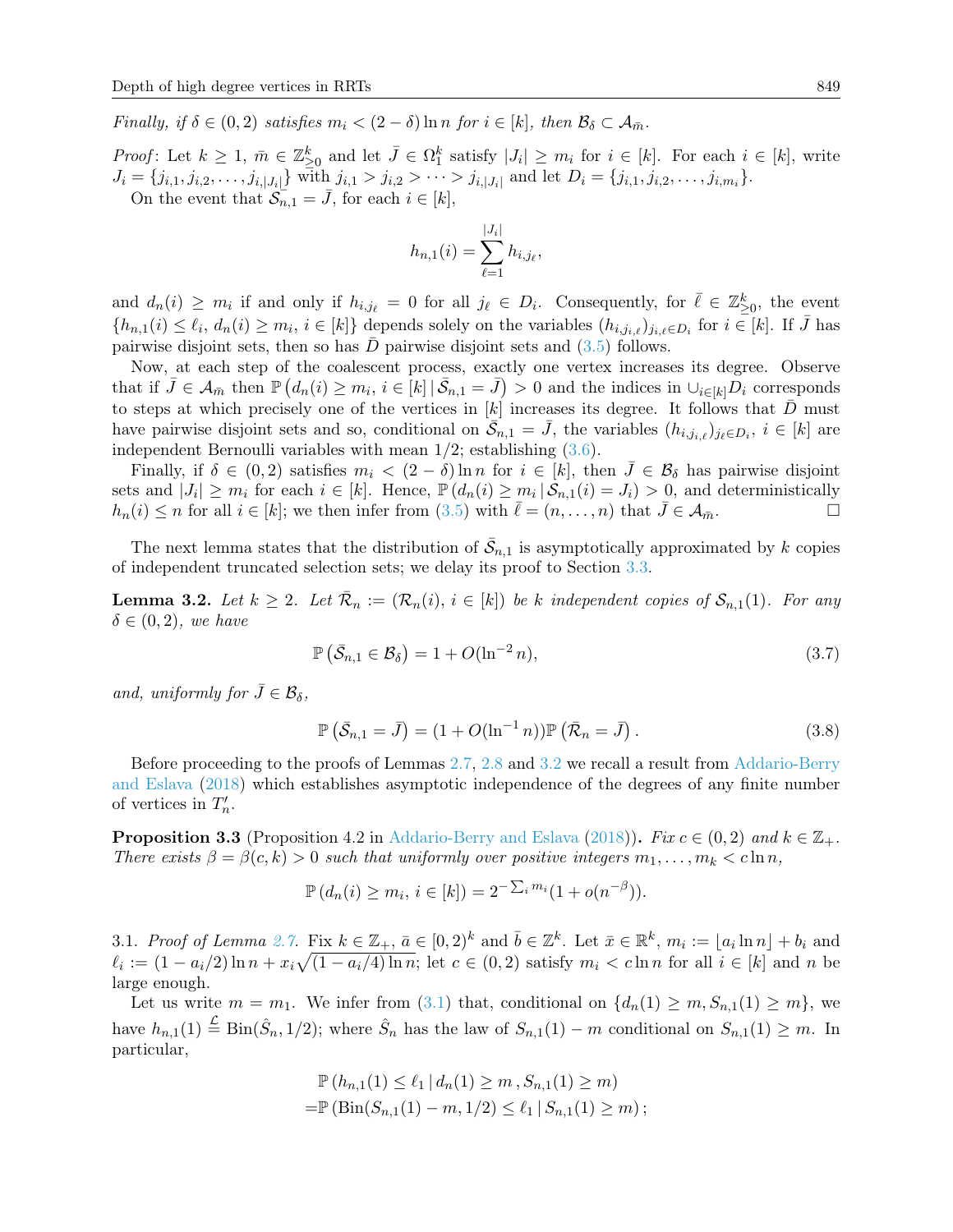from which we obtain

$$
\mathbb{P}(h_{n,1}(1) \le \ell_1, d_n(1) \ge m)
$$
  
=  $\mathbb{P}(\text{Bin}(S_{n,1}(1) - m, 1/2) \le \ell_1 | S_{n,1}(1) \ge m) \mathbb{P}(d_n(1) \ge m, S_{n,1}(1) \ge m)$   
+  $\mathbb{P}(h_{n,1}(1) \le \ell_1, d_n(1) \ge m, S_{n,1}(1) < m).$ 

Now, recall that  $d_n(1) \geq m$  only if  $S_n(1) \geq m$  and observe that the event  $\{d_n(1) \geq m\}$  implies that throughout the complete coalescent process there are at least  $m$  fair, independent coin flips that land heads which are also independent from the selection sets. Since both  $S_n(1)$  and  $S_{n,1}(1)$ concentrate around  $2 \ln n$  we have

$$
\lim_{n \to \infty} \frac{\mathbb{P}(d_n(1) \ge m, S_{n,1}(1) \ge m)}{\mathbb{P}(d_n(1) \ge m)} = \lim_{n \to \infty} \frac{2^{-m} \mathbb{P}(S_{n,1}(1) \ge m)}{2^{-m} \mathbb{P}(S_n(1) \ge m)} = 1,
$$

and

$$
\lim_{n \to \infty} \frac{\mathbb{P}(d_n(1) \ge m, S_{n,1}(1) < m)}{\mathbb{P}(d_n(1) \ge m)} \le \lim_{n \to \infty} \frac{2^{-m} \mathbb{P}(S_{n,1}(1) < m)}{2^{-m} \mathbb{P}(S_n(1) \ge m)} = 0.
$$

Putting together all the estimates above, we obtain as  $n \to \infty$ 

$$
\mathbb{P}(h_{n,1}(1) \le \ell_1 \, | \, d_n(1) \ge m) \to \mathbb{P}(\text{Bin}(S_{n,1}(1) - m, 1/2) \le \ell_1 \, | \, S_{n,1}(1) \ge m); \tag{3.9}
$$

which establishes, by Lemma [2.6,](#page-7-0) the desired convergence if  $k = 1$  and more generally, by the exchangeability of the vertices, for any  $i \in [k]$ ,

<span id="page-11-2"></span><span id="page-11-1"></span><span id="page-11-0"></span>
$$
\lim_{n \to \infty} \mathbb{P}\left(h_{n,1}(i) \le \ell_i \,|\, d_n(i) \ge m_i\right) = \Phi(x_i). \tag{3.10}
$$

For  $k \geq 2$ , assume that

$$
\mathbb{P}(h_{n,1}(i) \le \ell_i, d_n(i) \ge m_i, i \in [k])
$$
\n
$$
= \prod_{i=1}^k \mathbb{P}(h_{n,1}(i) \le \ell_i, d_n(i) \ge m_i) + o\left(2^{-\sum_i m_i}\right). \tag{3.11}
$$

By Proposition [3.3,](#page-10-0) we have

$$
\prod_{i=1}^{k} \mathbb{P}\left(d_n(i) \ge m_i\right) = (1 + o(1))2^{-\sum_i m_i} = \mathbb{P}\left(d_n(i) \ge m_i, i \in [k]\right). \tag{3.12}
$$

Putting together  $(3.10)$ – $(3.12)$  implies, for arbitrary  $\bar{x} \in \mathbb{R}^k$ ,

$$
\mathbb{P}(h_{n,1}(i) \le \ell_i, d_n(i) \ge m_i, i \in [k])
$$
  
=  $(1 + o(1))\mathbb{P}(d_n(i) \ge m_i, i \in [k])\prod_{i=1}^k \mathbb{P}(h_{n,1}(i) \le \ell_i | d_n(i) \ge m_i)$   
=  $(1 + o(1))\mathbb{P}(d_n(i) \ge m_i, i \in [k])\prod_{i=1}^k \Phi(x_i);$ 

this yields the desired convergence in law for  $k \geq 2$ .

It then remains to prove [\(3.11\)](#page-11-2). Lemma [3.1](#page-9-5) and the choice of c gives  $\mathcal{B}_{2-c} \subset \mathcal{A}_{\bar{m}}$ , together with Lemma [3.2](#page-10-1) we have

<span id="page-11-3"></span>
$$
\mathbb{P}\left(\bar{\mathcal{S}}_{n,1}\in\mathcal{A}_{\bar{m}}\setminus\mathcal{B}_{n,2-c}\right)\leq\mathbb{P}\left(\bar{\mathcal{S}}_{n,1}\in\Omega_1^k\setminus\mathcal{B}_{n,2-c}\right)=o(1). \tag{3.13}
$$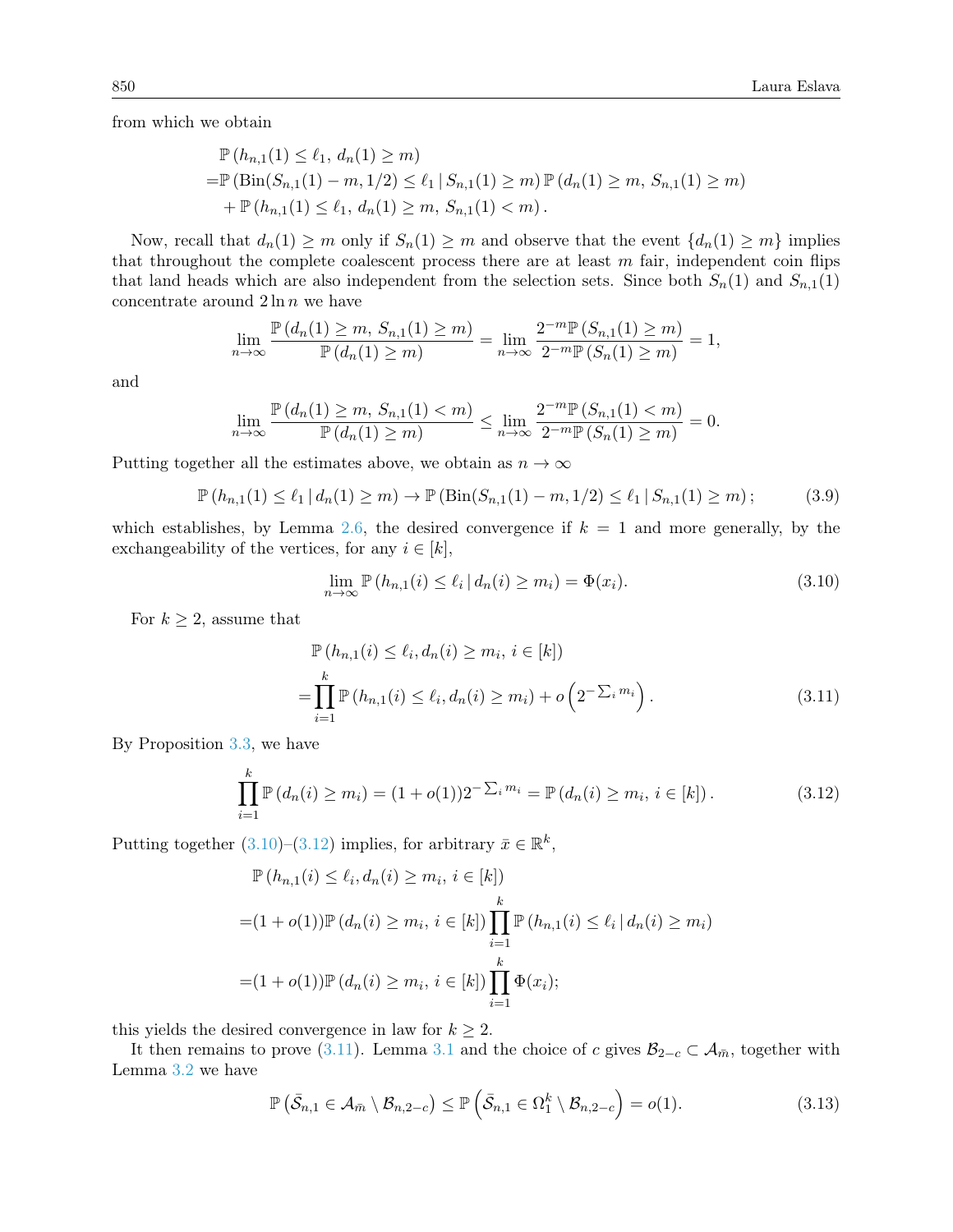Now, we decompose the event in the left-hand side of  $(3.11)$  and use  $(3.5)$ ,  $(3.6)$  and  $(3.13)$  to neglect the contribution of  $\bar{J} \notin \mathcal{B}_{2-c}$ ,

$$
\mathbb{P}(h_{n,1}(i) \leq \ell_i, d_n(i) \geq m_i, i \in [k])
$$
\n
$$
= \sum_{\bar{J} \in \mathcal{B}_{n,2-c}} \mathbb{P}(h_{n,1}(i) \leq \ell_i, d_n(i) \geq m_i, i \in [k] | \bar{S}_{n,1} = \bar{J}) \mathbb{P}(\bar{S}_{n,1} = \bar{J}) + o\left(2^{-\sum_i m_i}\right)
$$
\n
$$
= \sum_{\bar{J} \in \mathcal{B}_{n,2-c}} \prod_{i=1}^k \mathbb{P}(h_{n,1}(i) \leq \ell_i, d_n(i) \geq m_i | \bar{S}_{n,1} = \bar{J}) \mathbb{P}(\bar{S}_{n,1} = \bar{J}) + o\left(2^{-\sum_i m_i}\right)
$$
\n
$$
= \sum_{\bar{J} \in \Omega_1^k} \prod_{i=1}^k \mathbb{P}(h_{n,1}(i) \leq \ell_i, d_n(i) \geq m_i | \bar{S}_{n,1} = \bar{J}) \mathbb{P}(\bar{S}_{n,1} = \bar{J}) + o\left(2^{-\sum_i m_i}\right);
$$

establishing [\(3.11\)](#page-11-2).

3.2. Proof of Lemma [2.8.](#page-9-0) Let  $k \geq 2$ ,  $c \in (0,2)$  and  $\varepsilon > 0$ . Let  $m_i = m_i(n) < c \ln n$  for all  $i \in [k]$ . By Proposition [3.3](#page-10-0) and the exchangeability of the vertices, it suffices to show that

<span id="page-12-1"></span>
$$
\mathbb{P}\left(h_{n,2}(1) \geq \varepsilon \sqrt{\ln n}, d_n(i) \geq m_i, i \in [k]\right) = o\left(2^{-\sum_i m_i}\right).
$$

Let us assume that uniformly over  $\bar{J} \in \mathcal{B}_{n,2-c}$ ,

$$
\mathbb{P}\left(h_{n,2}(1) \geq \varepsilon \sqrt{\ln n}, d_n(i) \geq m_i, i \in [k] \,|\, \bar{S}_{n,1} = \bar{J}\right) = o\left(2^{-\sum_i m_i}\right). \tag{3.14}
$$

Then using  $(3.14)$ ,  $(3.6)$  and  $(3.7)$ , we get

$$
\mathbb{P}\left(h_{n,2}(1) \geq \varepsilon \sqrt{\ln n}, d_n(i) \geq m_i, i \in [k]\right)
$$
\n
$$
= \sum_{\bar{J} \in \mathcal{A}_{\bar{m}}} \mathbb{P}\left(h_{n,2}(1) \geq \varepsilon \sqrt{\ln n}, d_n(i) \geq m_i, i \in [k] \mid \bar{S}_{n,1} = \bar{J}\right) \mathbb{P}\left(\bar{S}_{n,1} = \bar{J}\right)
$$
\n
$$
\leq \mathbb{P}\left(\bar{S}_{n,1} \in \mathcal{B}_{2-c}\right) o\left(2^{-\sum_i m_i}\right) + 2^{-\sum_i m_i} \mathbb{P}\left(\bar{S}_{n,1} \in \mathcal{A}_{\bar{m}} \setminus \mathcal{B}_{2-c}\right) = o\left(2^{-\sum_i m_i}\right).
$$

Now, to prove [\(3.14\)](#page-12-1), let  $\bar{J} \in \mathcal{B}_{2-c}$  and simplifying notation write  $[\ln^2 n] = [\ln^2 n]$ . Observe that  $|J_i| \geq m_i$  for  $i \in [k]$  and so the selection times  $\mathcal{S}_n(1) \cap [\ln^2 n]$  are independent of the event  ${d_n(i) \geq m_i, i \in [k]} \cap {\bar{\mathcal{S}}_{n,1}} = \bar{J}.$  Moreover,  $|\mathcal{S}_n(1) \cap [\ln^2 n]| \stackrel{\mathcal{L}}{=} S_{\lfloor \ln^2 n \rfloor + 1}$  which has mean  $(1 + o(1))2 \ln \ln n$ . Using Berstein's inequalities (e.g., see [Boucheron et al.](#page-18-12) [\(2013,](#page-18-12) Theorem 2.10)) we get

$$
\mathbb{P}\left(|\mathcal{S}_n(1) \cap [\ln^2 n]| \ge \varepsilon \sqrt{\ln n} \mid d_n(i) \ge m_i, i \in [k], \bar{\mathcal{S}}_{n,1} = \bar{J}\right)
$$
  
= 
$$
\mathbb{P}\left(S_{\lfloor \ln^2 n \rfloor + 1}(1) \ge \varepsilon \sqrt{\ln n}\right) = o(1).
$$

It is straightforward that  $h_{n,2}(1)$  is stochastically dominated by  $|\mathcal{S}_n(1) \cap [\ln^2 n]|$ , so the estimate above together with [\(3.6\)](#page-9-4) (recall that  $\mathcal{B}_{2-c} \subset \mathcal{A}_{\bar{m}}$ ) establishes [\(3.14\)](#page-12-1).

<span id="page-12-0"></span>3.3. Proof of Lemma [3.2.](#page-10-1) Let  $k \geq 2$  and

$$
\tau_k := \max\{1 < j \le n : s_{j,i} = s_{j,i'} = 1 \text{ for distinct } i, i' \in [k]\}.
$$

Then,

<span id="page-12-2"></span>
$$
\mathbb{P}((\mathcal{S}_{n,1}(i), i \in [k]) \text{ are pairwise disjoint}) = \mathbb{P}(\tau_k \le \ln^2 n)
$$
  
\n
$$
\ge 1 - 2k^2 \ln^{-2} n;
$$
\n(3.15)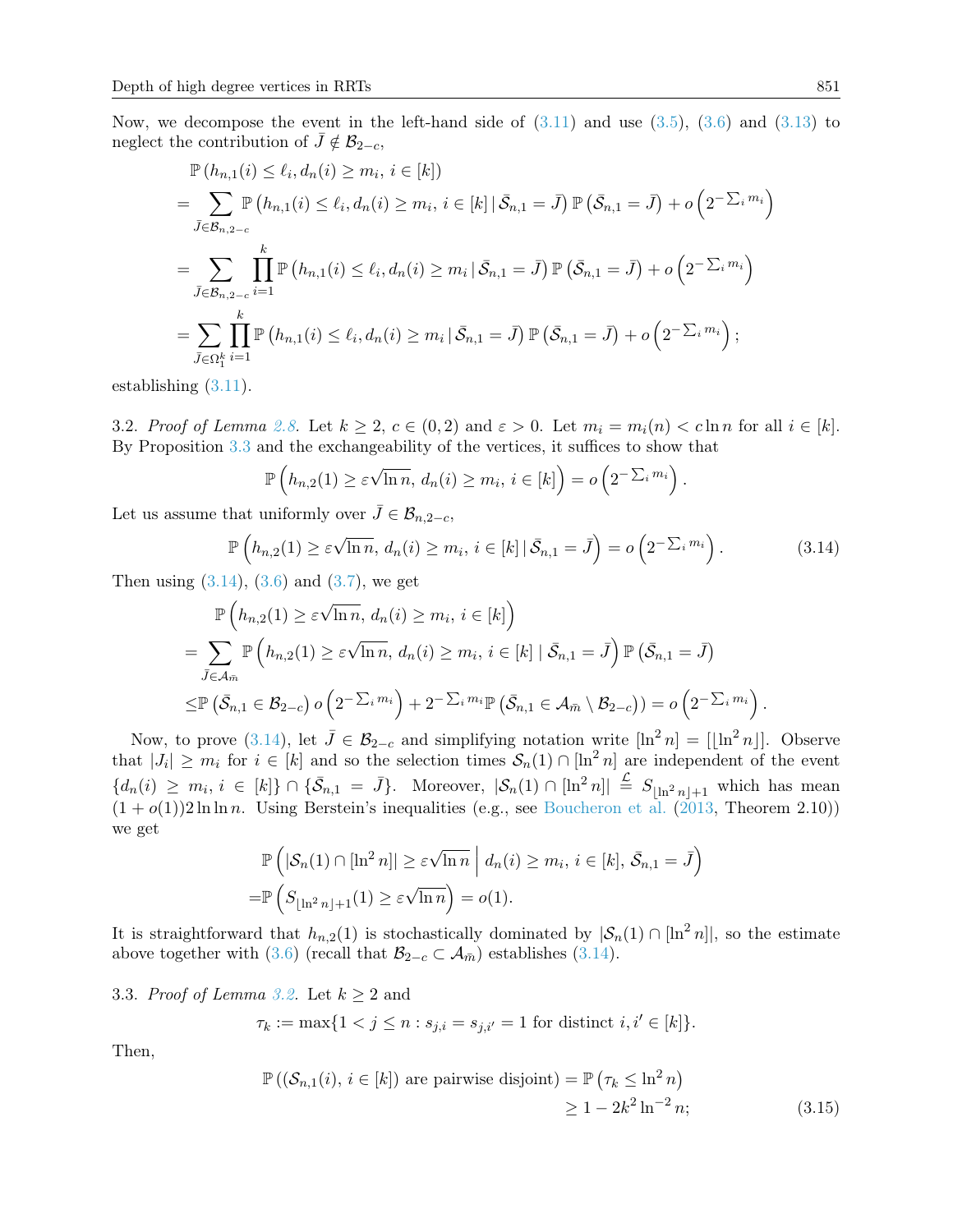the equality holds by definition of  $\tau_k$  and the condition on  $\bar{S}_{n,1}$  having pairwise disjoint sets, while the inequality follows from [Addario-Berry and Eslava](#page-17-2) [\(2018,](#page-17-2) Lemma 4.6).

Let  $\delta \in (0, 2)$ , by Berstein's inequality (e.g., see [Boucheron et al.](#page-18-12) [\(2013,](#page-18-12) Theorem 2.10)) there is  $\beta = \beta(\delta) > 0$  such that for any  $i \in [k]$ 

<span id="page-13-0"></span>
$$
\mathbb{P}\left(|S_{n,1}(i) - 2\ln n\right| \ge \delta \ln n\right) = o(n^{-\beta});\tag{3.16}
$$

it follows that a union bound, together with  $(3.15)$  and  $(3.16)$  yields  $(3.7)$ .

For the proof of [\(3.8\)](#page-10-3) we will use the following factors. For  $\ln^2 n < m \le n$  let

$$
p_{m,0} := \frac{(m-k)(m-k-1)}{m(m-1)}, \qquad q_{m,0} := \left(1 - \frac{2}{m}\right)^k, \qquad (3.17)
$$

$$
p_{m,1} := \frac{2(m-k)}{m(m-1)}, \qquad \qquad q_{m,1} := \frac{2}{m} \left( 1 - \frac{2}{m} \right)^{k-1}.
$$
 (3.18)

There exists a constant  $C = C(k) > 0$  such that for m large enough, we have for  $\sigma \in \{0, 1\}$ ,

$$
\left(1 - \frac{C}{m^2} \mathbf{1}_{[\sigma=0]}\right) q_{m,\sigma} \langle p_{m,\sigma} \rangle q_{m,\sigma} \left(1 + \frac{C}{m} \mathbf{1}_{[\sigma=1]}\right). \tag{3.19}
$$

Indeed, write  $q_{m,0} = 1 - \frac{2k}{m} + \frac{2k(k-1)}{m^2} + cm^{-3}$  and  $q_{m,1} = \frac{2k}{m}$  $\frac{2}{m}\left(1-\frac{2(k-1)}{m}+c'm^{-2}\right)$ , it is straightforward that max $\{|c|, |c'|\} \leq 2^k$ . We then have

$$
q_{m,0} - p_{m,0} = \frac{k(k-1)(m-2)}{m^2(m-1)} + cm^{-3},
$$
  

$$
p_{m,1} - q_{m,1} = \frac{2}{m} \left( \frac{(k-1)(m-2)}{m(m-1)} - c' m^{-2} \right);
$$

which implies that  $q_{m,0}-p_{m,0} = \Theta(m^{-2})$  and  $q_{m,1}-p_{m,1} = \Theta(m^{-2})$ . Similarly, since  $\lim_{m\to\infty} q_{m,0} =$ 1 and  $\lim_{m\to\infty}mq_{m,1}=2$ , there is  $C=C(k)>0$  such that for m large enough,  $0< q_{m,0}-p_{m,0}\leq$  $Cq_{m,0}m^{-2}$  and  $0 < p_{m,1} - q_{m,1} \leq Cq_{m,1}m^{-1}$ .

In what follows fix  $\overline{J} \in \mathcal{B}_\delta$  and let  $\overline{\mathcal{R}}_n$  be k i.i.d. copies of  $\mathcal{S}_{n,1}(1)$ . Set  $r_{m,i} = \mathbf{1}_{[m \in \mathcal{R}_n(i)]}$  and  $j_{m,i} = \mathbf{1}_{[m \in J_i]}$  for  $\ln^2 n < m \le n$  and  $i \in [k]$ . Let  $\sigma_m = \sum_{i \in [k]} j_{m,i}$  and observe that  $\sigma_m \in \{0,1\}$ . Recall that  $S_{n,1}(i) = \{\ln^2 n < m \le n : s_{m,i} = 1\}$  for  $i \in [k]$  and let  $A_m := \{s_{m,i} = j_{m,i}, i \in [k]\}$  for  $\ln^2 n < m \leq n$ . Then

$$
\mathbb{P}(\bar{S}_{n,1} = \bar{J}) = \mathbb{P}(A_n) \prod_{m=\lfloor \ln^2 n \rfloor + 1}^{n-1} \mathbb{P}(A_m | A_l, m < l \leq n) = \prod_{m=\lfloor \ln^2 \rfloor + 1n}^{n} p_{m,\sigma_m};
$$

to see this, use that  $\bar{J}$  has pairwise disjoint sets to infer that  $\#\{T_m(i); i \in [k]\} = k$  for all  $m > \ln^2 n$ ; that is, at no point we have two trees  $T_m(i)$  and  $T_m(i')$  selected to be merged with  $i, i' \in [k]$  and  $m > \ln^2 n$ . Then, for  $\sigma \in \{0,1\}$ ,  $p_{m,\sigma}$  is the probability of selecting  $\sigma$  trees from  $\{T_m(i); i \in [k]\}$ when selecting two distinct trees uniformly at random from the forest  $F_m$ .

Next, observe that, for  $n$  large enough,

$$
\prod_{m=\lfloor \ln^2 n \rfloor + 1}^{n} \left(1 - \frac{C}{m^2}\right) > 1 - \sum_{m=\lfloor \ln^2 n \rfloor + 1}^{n} \frac{2C}{m^2} > 1 - 2C \int_{\ln^2 n}^{\infty} x^{-2} dx = 1 - 2C \ln^{-2} n.
$$

On the other hand, we have that  $\sum \sigma_m = \sum_{i \in [k]} |J_i| \leq (2 + \delta) k \ln n$  and, for n large enough,

$$
\prod_{m:\sigma_m=1} \left(1+\frac{C}{m}\right) \le \exp\left(\frac{(2+\delta)Ck\ln n}{\ln^2 n}\right) < 1+\frac{(2+\delta)2Ck}{\ln n};
$$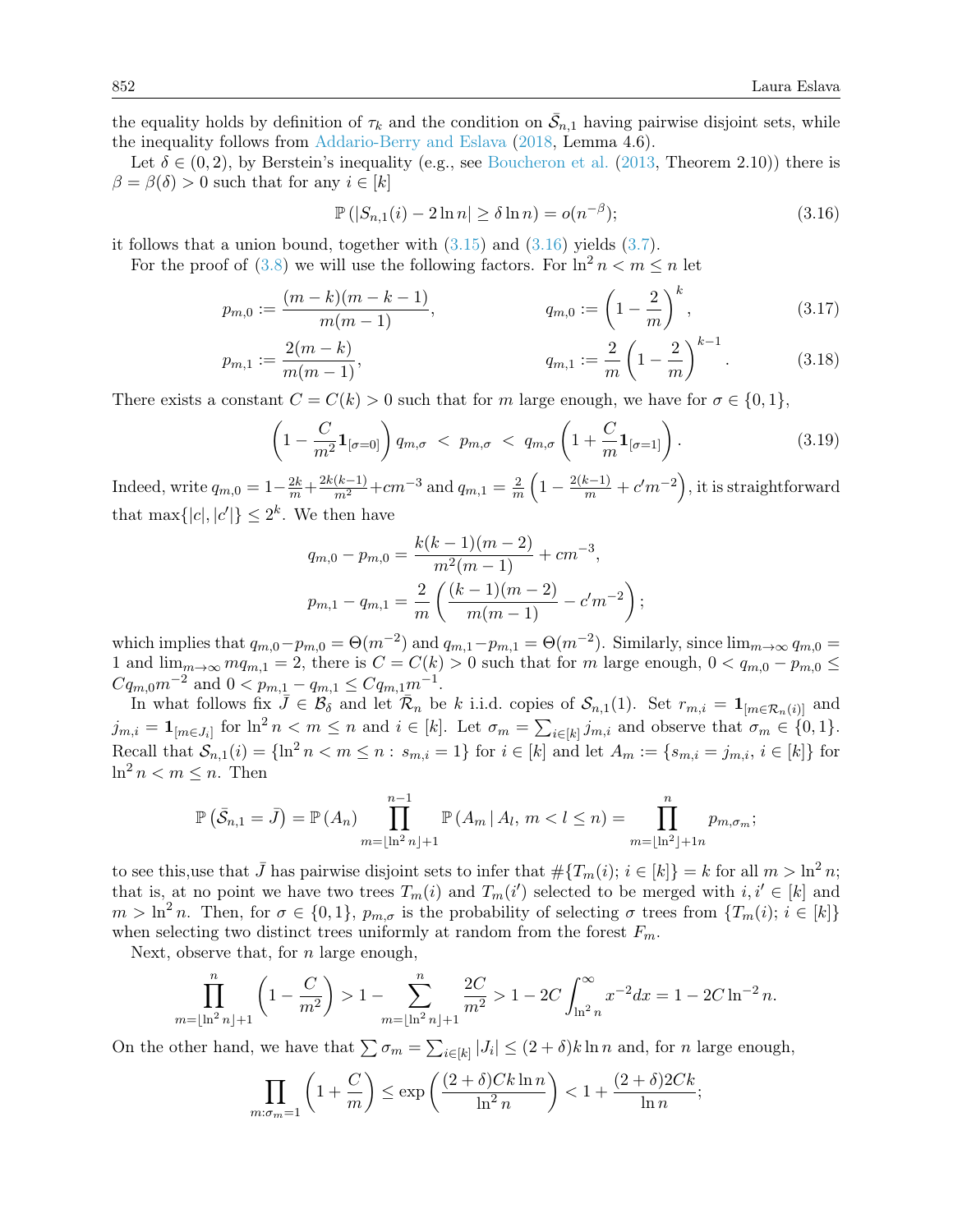putting together these estimates we obtain

$$
\prod_{m=\lfloor \ln^2 n \rfloor + 1}^n p_{m,\sigma_m} = (1 + O(\ln^{-1} n)) \prod_{m=\lfloor \ln^2 n \rfloor + 1}^n q_{m,\sigma_m}.
$$

The independence of the sets in  $\bar{\mathcal{R}}_n$  gives  $\mathbb{P}(\bar{\mathcal{R}}_n = \bar{J}) = \prod_{m=\lfloor \ln^2 n \rfloor + 1}^n q_{m,\sigma_m}$  and so  $\mathbb{P}(\bar{\mathcal{S}}_{n,1} = \bar{J}) =$  $(1 + O(\ln^{-1} n)) \mathbb{P} (\bar{\mathcal{R}}_n = \bar{J});$  establishing [\(3.8\)](#page-10-3).

### <span id="page-14-0"></span>4. Proof of Proposition [2.2](#page-4-0)

Recall that we write  $d_n(v) = \deg_{T'_n}(v)$  and  $h_n(v) = h_{T'_n}(v)$  and, from  $(2.2)$ ,  $\mu_n = (1 - (\log e)/2) \ln n$ and  $\sigma_n = (1 - (\log e)/4) \ln n$ . A simpler version of the next lemma appeared in [Addario-Berry and](#page-17-2) [Eslava](#page-17-2) [\(2018,](#page-17-2) Lemma 5.1).

<span id="page-14-3"></span>**Lemma 4.1.** Let  $k \in \mathbb{Z}_+$ . Let  $(c_i)_{i \in [k]}$  be a non-decreasing sequence of integers and let  $(B_i)_{i \in [k]}$  be sets in  $\mathcal{B}_{\mathbb{R}}$  such that  $B_i \cap B_j = \emptyset$  whenever  $c_i = c_j$  and  $i \neq j$ . Set  $k' = \min\{i \geq 0 : c_{i+1} = c_k\}$  and  $m_i := \lfloor \log n \rfloor + c_i$  for  $i \in [k]$ , and

$$
\mathcal{D}_{\bar{m}} := \{d_n(i) = m_i, d_n(j) \ge m_j 1 \le i \le k' < j \le k\},\
$$
\n
$$
\mathcal{H}_{\bar{B}} := \left\{\frac{h_n(i) - \mu_n \ln n}{\sqrt{\sigma_n^2 \ln n}} \in B_i, i \in [k]\right\}.
$$

Then

<span id="page-14-1"></span>
$$
\mathbb{P}(\mathcal{D}_{\bar{m}}, \mathcal{H}_{\bar{B}}) = (1 + o(1))2^{-k' - \sum_i m_i} \prod_{i=1}^k \Phi(B_i).
$$

Proof: By the inclusion-exclusion principle,

$$
\mathbb{P}\left(d_n(i) = m_i, i \in [k']\right) = \sum_{\ell=0}^{k'} \sum_{\substack{S \subset [k'] \\ |S| = \ell}} (-1)^{\ell} \mathbb{P}\left(d_n(i) \ge m_i + \mathbf{1}_{[i \in S]}, i \in [k']\right). \tag{4.1}
$$

By intersecting the event  $\mathcal{H}_{\bar{B}} \cap \{d_n(j) \geq m_j, k' < j \leq k\}$  with  $\{d_n(i) = m_i, i \in [k']\}$  and each of the events  $\{d_n(i) \geq m_i + \mathbf{1}_{[i \in S]}, i \in [k']\}$  from  $(4.1)$  we obtain

$$
\mathbb{P}(\mathcal{D}_{\bar{m}}, \mathcal{H}_{\bar{B}}) = \sum_{\ell=0}^{k'} \sum_{\substack{S \subset [k']}(-1)^{\ell} \mathbb{P}(\mathcal{H}_{\bar{B}}, d_n(i) \ge m_i + \mathbf{1}_{[i \in S]}, i \in [k])} \tag{4.2}
$$

By Proposition [3.3,](#page-10-0) for each  $S \subset [k']$  with  $|S| = \ell$  we have

<span id="page-14-2"></span>
$$
\mathbb{P}\left(d_n(i) \geq m_i + \mathbf{1}_{[i \in S]}, i \in [k]\right) = 2^{-\ell - \sum_i m_i} (1 + o(1)).
$$

Conditioning on  $\{d_n(i) \geq m_i + \mathbf{1}_{[i \in S]}, i \in [k]\}$ , by Theorem [2.1](#page-3-2) (with  $a_i = \log e$  and  $b_i = c_i + \mathbf{1}_{[i \in S]}$ ), we get

$$
\mathbb{P}\left(\mathcal{H}_{\bar{B}}, d_n(i) \ge m_i + \mathbf{1}_{[i \in S]}, i \in [k]\right) = (1 + o(1))2^{-\ell - \sum_i m_i} \prod_{i=1}^k \Phi(B_i).
$$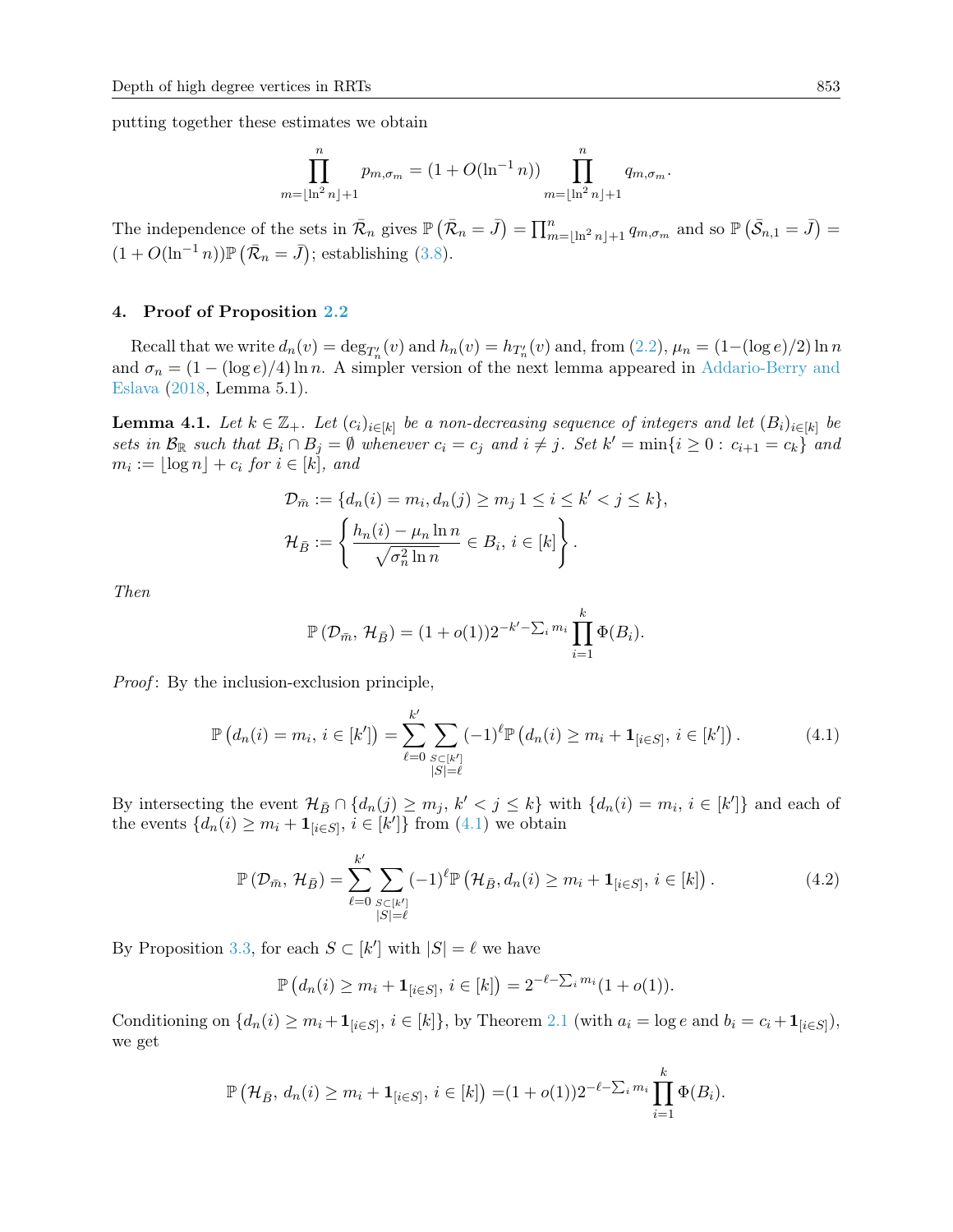Finally, we use the above estimate for each of the summands of the right-hand side of [\(4.2\)](#page-14-2) to obtain the desired expression; namely,

$$
\mathbb{P}(\mathcal{D}_{\bar{m}}, \mathcal{H}_{\bar{B}}) = (1 + o(1))2^{-\sum_{i} m_{i}} \prod_{i=1}^{k} \Phi(B_{i}) \sum_{\ell=0}^{k'} \sum_{\substack{S \subset [k'] \\ |S| = \ell}} (-1)^{\ell} 2^{-\ell}
$$

$$
= (1 + o(1))2^{-k' - \sum_{i} m_{i}} \prod_{i=1}^{k} \Phi(B_{i}).
$$

*Proof of Proposition [2.2:](#page-4-0)* Fix  $c \in (0, 2)$  and  $K, M \in \mathbb{Z}_+$ . Let  $(a_k)_{k \in [K]}$  be non-negative integers such that  $\sum_{k\in[K]} a_k = M$ . Let  $(j_k)_{k\in[K]}$  be a non-decreasing sequence of integers with  $K' = \min\{k \geq 0 :$  $j_{k+1} = j_K$  such that  $0 \leq j_1 + \log n$  and  $j_K + \log n < c \ln n$ . Let  $(B_k)_{k \in [K]}$  be sets in  $\mathcal{B}_{\mathbb{R}}$  satisfying  $B_k \cap B_\ell = \emptyset$  whenever  $j_k = j_\ell$  and  $k \neq \ell$ .

We define  $m_i \in \mathbb{Z}_+$  and  $A_i \subset \mathbb{R}$  as follows. For each  $k \in [K]$ , if  $\sum_{\ell=1}^{k-1} a_{\ell} < i \leq \sum_{\ell=1}^{k} a_{\ell}$  then set  $m_i = \lfloor \log n \rfloor + j_k$  and let  $A_i = B_{j_k}$ . Let  $M' = \sum_{k \in [K']} a_k$ . With foresight, we verify that  $\prod_{i=1}^{M} \Phi(A_i) = \prod_{k=1}^{K} \Phi(B_k)^{a_k}$  and similarly,

$$
M \log n - M' - \sum_{i=1}^{M} m_i = \sum_{k=1}^{K'} (-j_k - 1 + \varepsilon_n) a_k + \sum_{k=K'+1}^{K} (-j_K + \varepsilon_n) a_k.
$$

Now, consider the sets

$$
\mathcal{D}_{\bar{m}} := \{d_n(i) = m_i, d_n(j) \ge m_j, 1 \le i \le M' < j \le M\},\
$$
\n
$$
\mathcal{H}_{\bar{A}} := \left\{\frac{h_n(i) - \mu_n \ln n}{\sqrt{\sigma_n^2 \ln n}} \in A_i, i \in [M]\right\}.
$$

Recall that  $X_i^{(n)}$  $i^{(n)}(B), X^{(n)}_{\geq i}(B), i \in \mathbb{Z}, B \in \mathcal{B}_{\mathbb{R}}$  are sums of indicator functions; by the definition of  $T_n'$  (as a relabelling of  $T_n$ ) and the exchangeability of its vertex set, we have

$$
\mathbb{E}\left[\prod_{k=1}^{K'}\left(X_{j_k}^{(n)}(B_k)\right)_{a_k}\prod_{k=K'+1}^{K}\left(X_{\geq j}^{(n)}(B_k)\right)_{a_k}\right] = (n)_M \mathbb{P}\left(\mathcal{D}_{\bar{m}},\mathcal{H}_{\bar{A}}\right).
$$

Finally, using the above estimates and since  $(n)_M = n^M(1 + o(n^{-1}))$ , Lemma [4.1](#page-14-3) implies

$$
\mathbb{E}\left[\prod_{k=1}^{K'} \left(X_{j_k}^{(n)}(B_k)\right)_{a_k} \prod_{k=K'+1}^{K} \left(X_{\geq j_k}^{(n)}(B_k)\right)_{a_k}\right]
$$
  
= $(1+o(1)) \left(2^{M \log n - M' - \sum_i m_i}\right) \prod_{i=1}^{M} \Phi(A_i)$   
= $(1+o(1)) \prod_{k=1}^{K'} \left(2^{-j_k - 1 + \varepsilon_n} \Phi(B_k)\right)^{a_k} \prod_{k=K'+1}^{K} \left(2^{-j' - \varepsilon_n} \Phi(B_k)\right)^{a_k},$   
as desired.

#### <span id="page-15-0"></span>5. Proof of Theorem [1.2](#page-3-0) and Corollary [1.3](#page-3-1)

Throughout the section we let  $\varepsilon \in [0,1)$  and consider an increasing subsequence  $(n_\ell)_{\ell \geq 1}$  with  $\log n_{\ell} - \lfloor \log n_{\ell} \rfloor \to \varepsilon$  as  $\ell \to \infty$ . Recall also that  $\mu_{n_{\ell}} = (1 - (\log e)/2) \ln n_{\ell}$  and  $\sigma_{n_{\ell}}^2 = (1 (\log e)/4$ ) ln  $n_\ell$  as in [\(2.2\)](#page-4-3). To simplify notation, let  $\lambda_j := 2^{-j-1+\varepsilon}$  for each  $j \in \mathbb{Z}$ .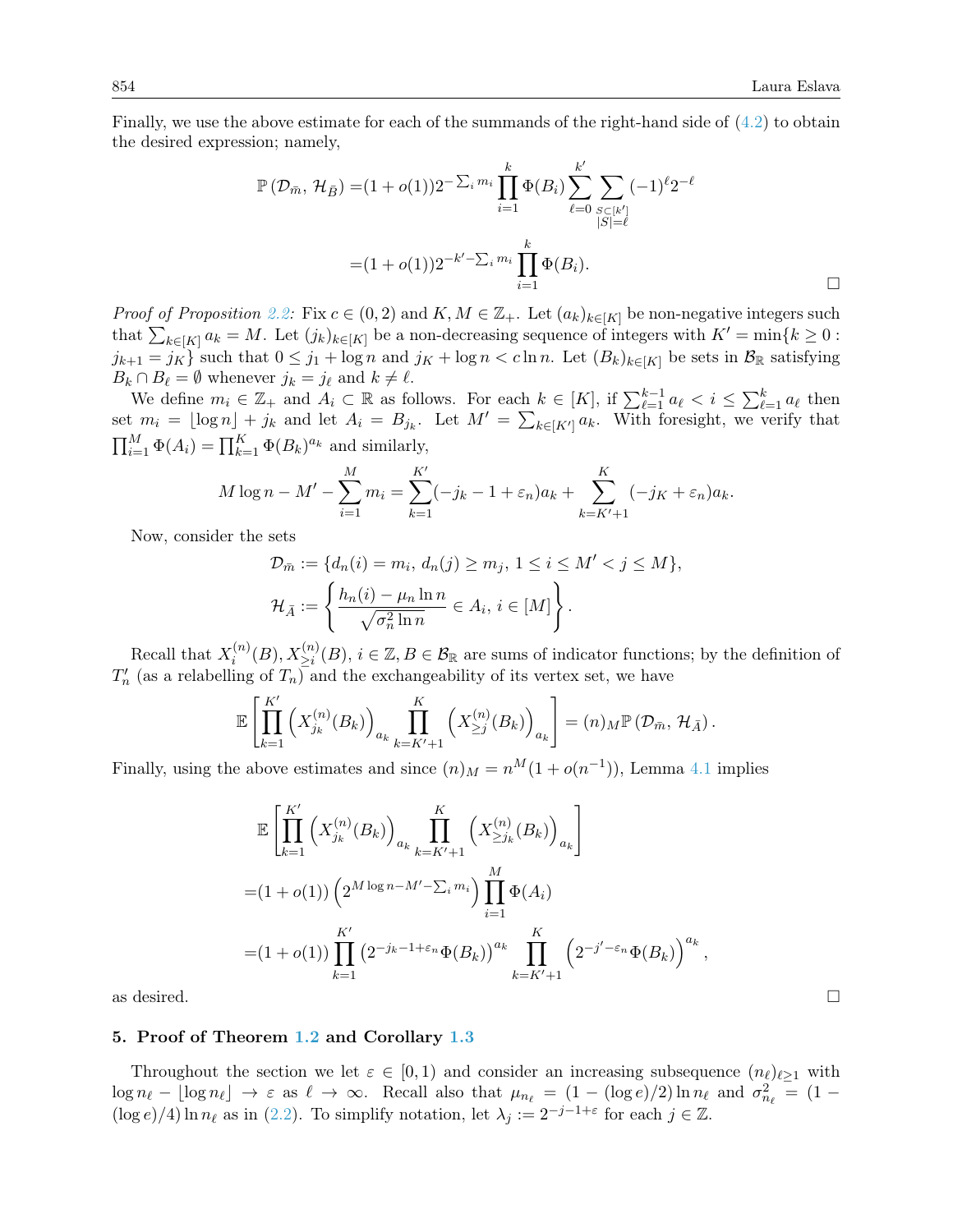Proof of Theorem [1.2:](#page-3-0) We will prove that  $\mathcal{MP}^{(n_\ell)}$  converges weakly to  $\mathcal{MP}^\varepsilon$ , as  $\ell \to \infty$ , in  $\mathcal{M}_{\mathbb{Z}^*\times\mathbb{R}}^{\#}$ . The weak convergence is equivalent to the statement in Theorem [1.2](#page-3-0) since we may list the vertices in  $T_n$  in decreasing order of degree as  $v^{(i)}$  and let  $\mathcal{P} = \{P_i, i \geq 1\}$  as defined in [\(1.3\)](#page-2-1); then

$$
\mathcal{MP}^{\varepsilon} = \sum_{i \geq 1} \delta_{\left(\lfloor P_i \rfloor + \varepsilon, \xi_{P_i}\right)}, \quad \text{and} \quad \mathcal{MP}^{(n)} = \sum_{i=1}^{n} \delta_{\left(\deg_{T_n}(v^{(i)}) - \lfloor \log n \rfloor, (h(v^{(i)}) - \mu_n)/\sigma_n\right)}.
$$

Consider the semiring of bounded sets that generates  $\mathbb{Z}^* \times \mathbb{R}$  defined by

$$
\mathcal{A} := \{ \{i\} \times (a, b], i \in \mathbb{Z}, a, b \in \mathbb{R} \} \cup \{ [i, \infty] \times (a, b], i \in \mathbb{Z}, a, b \in \mathbb{R} \}.
$$
 (5.1)

It suffices to prove convergence of the counting measures of finite collections of disjoint sets in  $\mathcal{A}$ ; see [Daley and Vere-Jones](#page-18-9) [\(2003,](#page-18-9) Proposition 9.2.III and Theorem 11.1.VII).

Consider any non-decreasing sequence of integers  $(j_k)_{k\in[K]}$  with  $0 \leq K' = \min\{k : j_{k+1} = j_K\}$ and let  $(B_k)_{k\in K}$  with  $B_k = (a_k, b_k]$  satisfying  $B_k \cap B_\ell = \emptyset$  whenever  $j_k = j_\ell$  and  $k \neq \ell$ . Observe that the variables

<span id="page-16-1"></span>
$$
(\mathcal{P}^{\varepsilon}(\{j_1\} \times B_1), \dots, \mathcal{P}^{\varepsilon}(\{j_{K'}\} \times B_{K'}) \text{ and}
$$
  

$$
\mathcal{P}^{\varepsilon}([j_{K'+1}, \infty] \times B_{K'+1}), \dots, \mathcal{P}^{\varepsilon}([j_K, \infty] \times B_K)),
$$
 (5.2)

are independent with distributions

$$
\mathcal{P}^{\varepsilon}(\{i\},B) \stackrel{\mathcal{L}}{=} \text{Poi}(2^{-i-1+\varepsilon}\Phi(B)) \quad \text{and} \quad \mathcal{P}^{\varepsilon}([i,\infty],B) \stackrel{\mathcal{L}}{=} \text{Poi}(2^{-i+\varepsilon}\Phi(B)).
$$

Recall that, if  $X \stackrel{\mathcal{L}}{=} \mathrm{Poi}(\lambda)$ , then  $\mathbb{E}[(X)_a] = \lambda^a$  for all integers  $a \geq 0$ . Setting  $c := 3/2$ , we infer that for n large enough  $0 \leq j_1 + \log n < j_K + \log n < c \ln n$ . It follows from Proposition [2.2](#page-4-0) and the method of moments (e.g., see [Janson et al.](#page-18-13) [\(2000,](#page-18-13) Section 6.1)) that

$$
(X_{j_1}^{(n_\ell)}(B_1),\ldots,X_{j_{K'}}^{(n_\ell)}(B_{K'}),X_{\geq j_{K'+1}}^{(n_\ell)}(B_{K'+1}),\ldots,X_{\geq j_K}^{(n_\ell)}(B_K))
$$

converge in distribution to the variables in [\(5.2\)](#page-16-1); completing the proof of the weak convergence of  $\mathcal{MP}^{(n_\ell)}$  to  $\mathcal{MP}^\varepsilon$  in  $\mathcal{M}^\#_{\mathbb{Z}^*\times\mathbb{R}}$ . В последните последните последните последните последните последните последните последните последните последн<br>В 1990 година от селото на селото на селото на селото на селото на селото на селото на селото на селото на сел

<span id="page-16-0"></span>**Lemma 5.1.** Let  $\varepsilon > 0$ . The random variable  $\mathbf{M}_{\varepsilon}$  from [\(1.4\)](#page-3-4) is well defined.

*Proof*: Let  $\varepsilon > 0$ . For each  $m \in \mathbb{Z}$ , let  $p_m = (1 - e^{-\lambda_m})e^{-\lambda_m}$ . Observe that  $2\lambda_m = \lambda_{m-1}$  and so

$$
\sum_{m\in\mathbb{Z}}p_m=\sum_{m\in\mathbb{Z}}e^{-\lambda_m}-e^{-\lambda_{m-1}}=\lim_{m\to\infty}e^{-\lambda_m}-\lim_{m\to-\infty}e^{-\lambda_{m-1}}=1.
$$

Let  $(Y_m, m \in \mathbb{Z})$  be a collection of independent random variables where each  $Y_m$  has the distribution of a Poisson random variable with mean  $\lambda_m$  conditioned to being positive. Let  $L_{\varepsilon}$  be a random variable, independent of  $(Y_m, m \in \mathbb{Z})$  such that  $\mathbb{P}(L_{\varepsilon} = m) = p_m$ , for  $m \in \mathbb{Z}$ .

We will show that letting  $\mathbf{M}_{\varepsilon} = Y_{L_{\varepsilon}}$  recovers the probability mass function in [\(1.4\)](#page-3-4). To see this, observe that

$$
\mathbb{P}\left(\mathbf{M}_{\varepsilon}=k\right)=\sum_{m\in\mathbb{Z}}\mathbb{P}\left(L_{\varepsilon}=m\right)\mathbb{P}\left(Y_{m}=k\right)=\sum_{m\in Z}(1-e^{-\lambda_{m}})e^{-\lambda_{m}}\cdot\frac{e^{-\lambda_{m}}\lambda_{m}^{k}}{k!(1-e^{-\lambda_{m}})},
$$

from which the lemma follows.

*Proof of Corollary [1.3:](#page-3-1)* Let  $k \geq 1$ . Since P is independent of  $(N_i)_{i\geq 1}$  it follows from Theorem [1.2](#page-3-0) that

$$
((h_{T_{n_{\ell}}}(v^{(i)}) - \mu_{n_{\ell}})/\sigma_{n_{\ell}}, i \in [k]) \xrightarrow{\mathcal{L}} (N_i, i \in [k]);
$$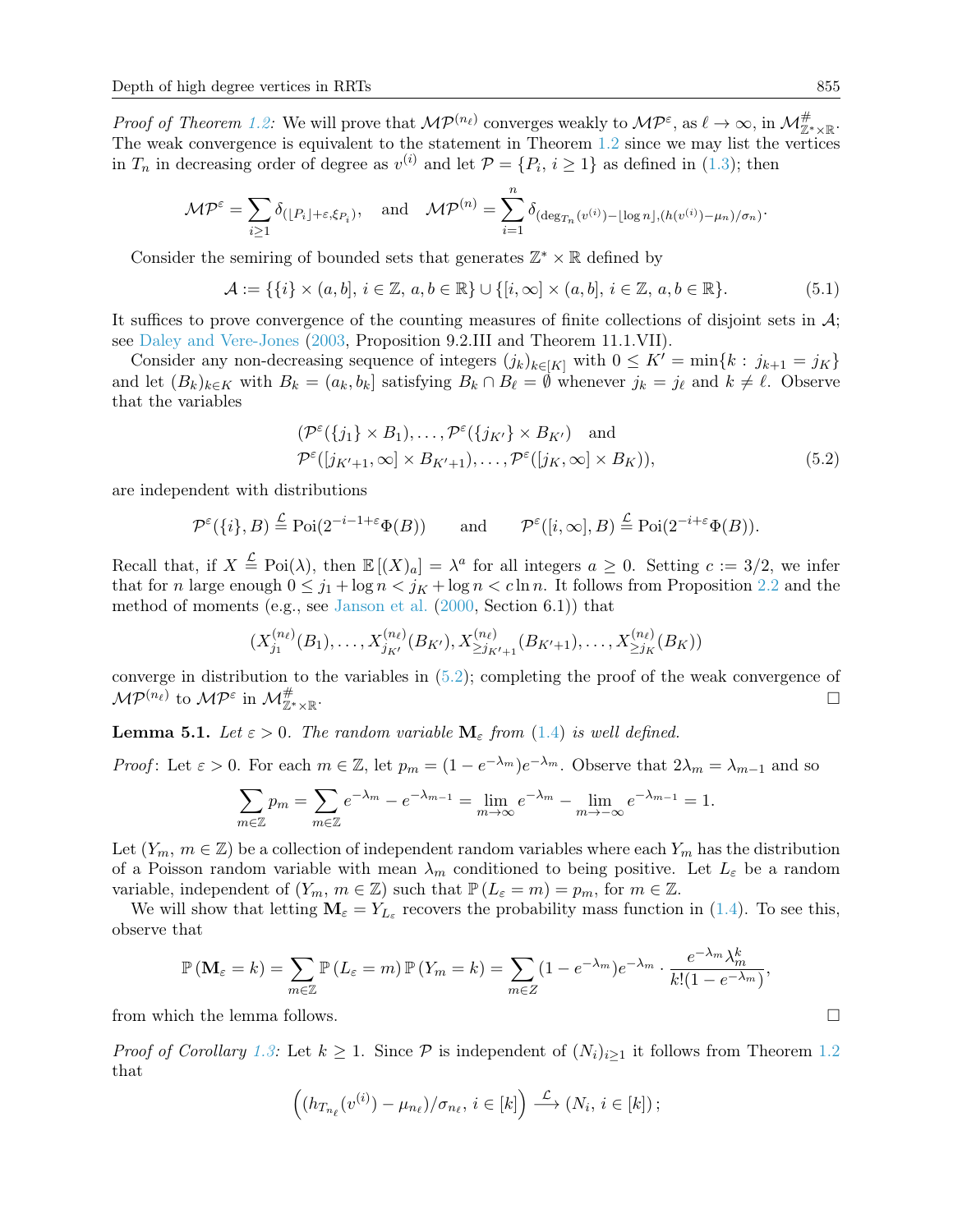on the other hand, conditional on  $|\mathcal{M}_{n_\ell}| = k$  we have  $\mathcal{M}_{n_\ell} = \{v^{(1)}, \ldots, v^{(k)}\}$  and, Theorem [1.2](#page-3-0) gives

$$
((h_{T_{n_{\ell}}}(v_{i})-\mu_{n_{\ell}})/\sigma_{n\ell}, v_{i}\in M_{n_{\ell}})\stackrel{\mathcal{L}}{=} ((h_{T_{n_{\ell}}}(v^{(i)})-\mu_{n_{\ell}})/\sigma_{n_{\ell}}, i\in[k]).
$$

So it suffices to prove<sup>[3](#page-17-6)</sup> that  $|\mathcal{M}_{n_\ell}| \stackrel{\mathcal{L}}{\longrightarrow} \mathcal{M}_{\varepsilon}$  to establish Corollary [1.3.](#page-3-1)

Let  $j \in \mathbb{Z}$ . Define  $X_j^{(n)}$  $j^{(n)} := X_j^{(n)}$  $j^{(n)}(\mathbb{R}) \stackrel{\mathcal{L}}{=} \text{Poi}(\lambda_j)$  and  $X_{\geq j+1}^{(n)} := X_{\geq j+1}^{(n)}(\mathbb{R}) \stackrel{\mathcal{L}}{=} \text{Poi}(\lambda_j)$ . For any  $k \in \mathbb{Z}_+,$  as  $n_\ell \to \infty,$ 

$$
\mathbb{P}\left(\Delta_{n_{\ell}} = \lfloor \log n_{\ell} \rfloor + j, |\mathcal{M}_{n_{\ell}}| = k\right) = \mathbb{P}\left(X_j^{(n)} = k, X_{\geq j+1}^{(n)} = 0\right) \\
\to \mathbb{P}\left(X_j = k, X_{\geq j+1} = 0\right).
$$

It follows from the independence of  $X_i^{(n)}$  $j^{(n)}$  and  $X^{(n)}_{\geq j+1}$  that

$$
\lim_{J \to \infty} \lim_{n_{\ell} \to \infty} \sum_{j=-J}^{J} \mathbb{P}\left(\Delta_{n_{\ell}} = \lfloor \log n_{\ell} \rfloor + j, |\mathcal{M}_{n_{\ell}}| = k\right) = \sum_{j \in \mathbb{Z}} e^{-2\lambda_j} \frac{\lambda_j^k}{k!}.
$$
\n(5.3)

It remains to show that the tails are negligible. That is,

<span id="page-17-8"></span><span id="page-17-7"></span>
$$
\lim_{J \to \infty} \lim_{n_{\ell} \to \infty} \mathbb{P}\left(\Delta_{n_{\ell}} < \lfloor \log n_{\ell} \rfloor - J\right) + \mathbb{P}\left(\Delta_{n_{\ell}} > \lfloor \log n_{\ell} \rfloor + J\right)
$$
\n
$$
= \lim_{J \to \infty} \lim_{n_{\ell} \to \infty} \mathbb{P}\left(X_{\geq J}^{(n_{\ell})} = 0\right) + \mathbb{P}\left(X_{\geq J+1}^{(n_{\ell})} > 1\right)
$$
\n
$$
= \lim_{J \to \infty} e^{-\lambda_{-J+1}} + 1 - e^{-\lambda_{J}} = 0. \tag{5.4}
$$

Indeed,  $\liminf_{n_\ell \to \infty} \mathbb{P}(|\mathcal{M}_{n_\ell}| = k)$  is lower bounded by [\(5.3\)](#page-17-7) and, similarly, the sum of (5.3) and [\(5.4\)](#page-17-8) is an upper bound for  $\limsup_{n_\ell \to \infty} \mathbb{P}(|\mathcal{M}_{n_\ell}| = k)$ , completing the proof.

## Acknowledgements

I would like to thank Louigi Addario-Berry and Henning Sulzbach for some very helpful discussions as well as two anonymous referees for helpful comments that substantially improved this paper.

### References

- <span id="page-17-4"></span>Addario-Berry, L. Partition functions of discrete coalescents: from Cayley's formula to Frieze's  $\zeta(3)$ limit theorem. In XI Symposium on Probability and Stochastic Processes, volume 69 of Progr. Probab., pp. 1–45. Birkhäuser/Springer, Cham (2015). [MR3558134.](http://www.ams.org/mathscinet-getitem?mr=MR3558134)
- <span id="page-17-2"></span>Addario-Berry, L. and Eslava, L. High degrees in random recursive trees. Random Structures Algorithms, 52 (4), 560–575 (2018). [MR3809688.](http://www.ams.org/mathscinet-getitem?mr=MR3809688)
- <span id="page-17-3"></span>Banerjee, S. and Bhamidi, S. Persistence of hubs in growing random networks. *Probab. Theory* Related Fields, 180 (3-4), 891–953 (2021). [MR4288334.](http://www.ams.org/mathscinet-getitem?mr=MR4288334)
- <span id="page-17-5"></span>Berestycki, N. Recent progress in coalescent theory, volume 16 of Ensaios Matemáticos. Sociedade Brasileira de Matemática, Rio de Janeiro (2009). ISBN 978-85-85818-40-1. [MR2574323.](http://www.ams.org/mathscinet-getitem?mr=MR2574323)
- <span id="page-17-0"></span>Bergeron, F., Flajolet, P., and Salvy, B. Varieties of increasing trees. In CAAP '92 (Rennes, 1992), volume 581 of Lecture Notes in Comput. Sci., pp. 24–48. Springer, Berlin (1992). [MR1251994.](http://www.ams.org/mathscinet-getitem?mr=MR1251994)
- <span id="page-17-1"></span>Bhamidi, S. Universal techniques to analyze preferential attachment tree and networks: Global and local analysis (2007). Unpublished.

<span id="page-17-6"></span><sup>&</sup>lt;sup>3</sup>This convergence was already implicit from the convergence of  $\mathcal{P}^{(n_\ell)} \stackrel{\mathcal{L}}{\longrightarrow} \mathcal{P}^{\varepsilon}$  in [Addario-Berry and Eslava](#page-17-2) [\(2018\)](#page-17-2).